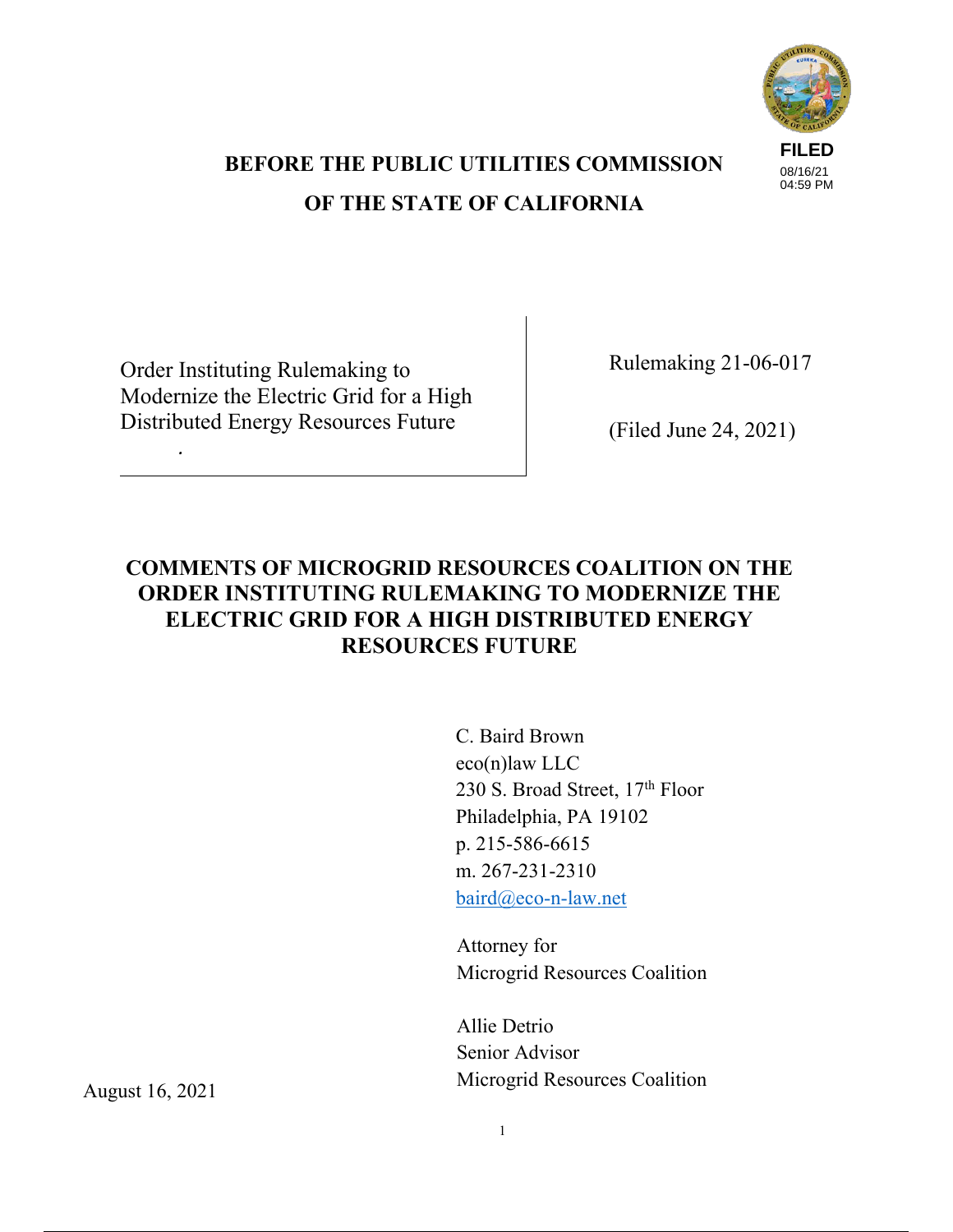## **BEFORE THE PUBLIC UTILITIES COMMISSION OF THE STATE OF CALIFORNIA**

Order Instituting Rulemaking to Modernize the Electric Grid for a High Distributed Energy Resources Future

Rulemaking 21-06-017 (Filed June 24, 2021)

## **COMMENTS OF MICROGRID RESOURCES COALITION ON THE ORDER INSTITUTING RULEMAKING TO MODERNIZE THE ELECTRIC GRID FOR A HIGH DISTRIBUTED ENERGY RESOURCES FUTURE**

### **I. Introduction**

The Microgrid Resources Coalition ("MRC") respectfully files its comments in response to the Commission's invitation in its R. 21-06-017 Order Instituting Rulemaking to Modernize the Electric Grid for a High Distributed Energy Resources Future issued on June 24, 2021 (the "High DER OIR"). The MRC appreciates this opportunity to assist in formulating the issues for this important and timely proceeding.

The MRC is a consortium of leading microgrid owners, operators, developers, suppliers, and investors formed to advance microgrids through advocacy for laws, regulations and tariffs that support their access to markets, compensate them for their services, and provide a level playing field for their deployment and operations. In pursuing this objective, the MRC intends to remain neutral as to the technology deployed in microgrids and the ownership of the assets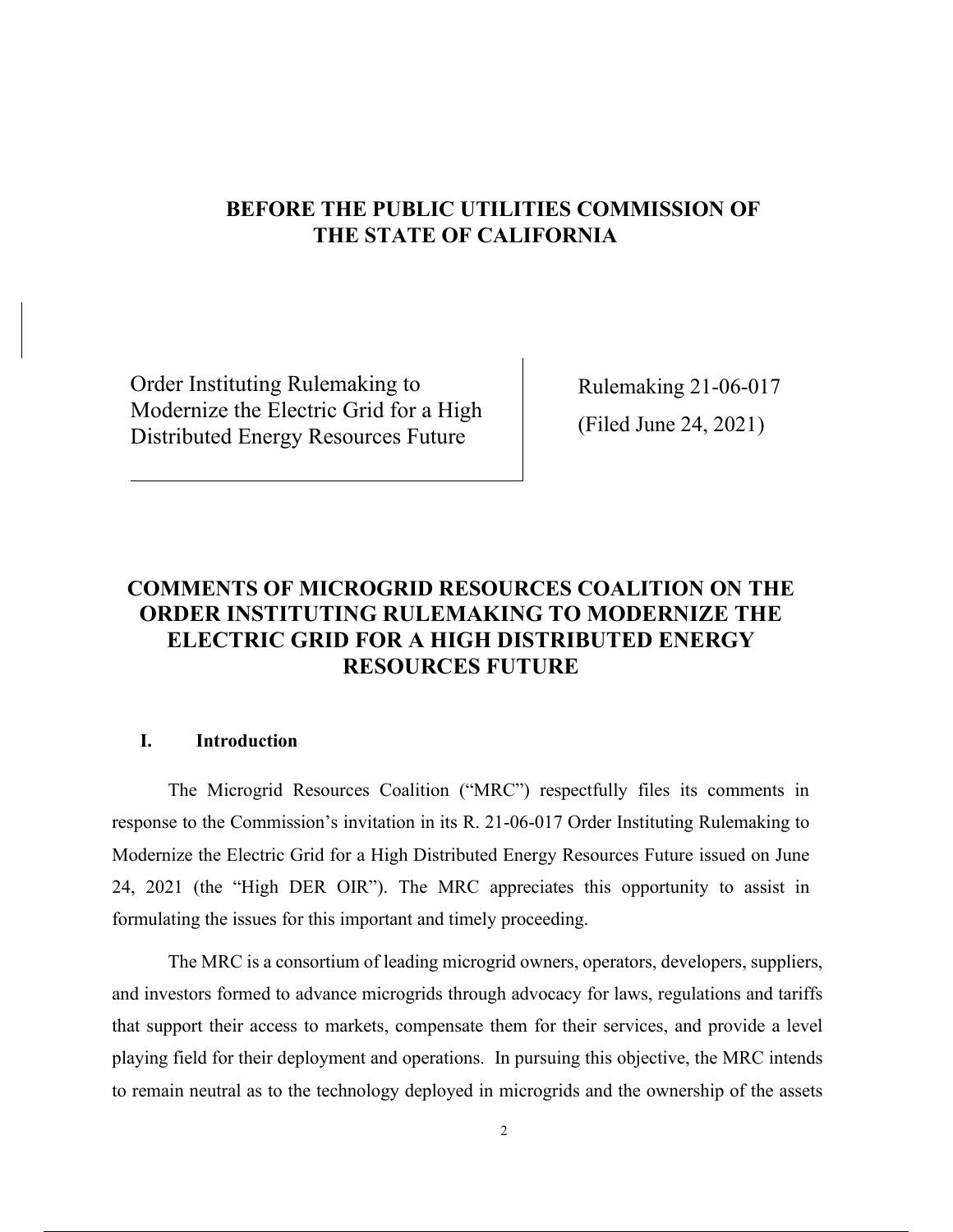that form a microgrid. The MRC's members are actively engaged in developing microgrids in many regions of the United States including many who are actively engaged in microgrid development in California.<sup>1</sup> MRC members have also been operating sophisticated microgrids over an extended period of time (some for over 30 years). They are at the cutting edge of microgrid technology.

The mission of the MRC is to promote microgrids as energy resources by advocating for policy and regulatory reforms that recognize and appropriately value the services that microgrids offer, while assuring non-discriminatory access to the grid for various microgrid configurations and business models. We generally support disaggregated, fair pricing for well-defined services both from the grid to microgrids as well as from microgrids to the grid. We promote communitybased resilience standards and support utilities that are working toward new business models that value resilient distributed resources. We work for the empowerment of energy customers and communities.

#### **II. Background**

The MRC appreciates the work that has gone into the Distribution Resources Planning (DRP) and Integrated Distributed Energy Resources (IDER) proceedings at the Commission todate and the MRC is supportive of consolidating issues related to distributed energy resources (DERs) and advanced distribution system planning to this new High DER Future rulemaking.<sup>2</sup> The predecessor rulemakings have helped to understand the changes to the utilities' distribution grids required to better manage a high volume of DERs on the grid and explore new sourcing mechanisms for DERs that can provide value to the distribution grid. As examples, the Integrated Capacity Analysis (ICA) and PV Renewable Auction Mechanism (PV RAM) maps, the Locational Net Benefits Analysis (LNBA) and Grid Needs Assessment (GNA) reports<sup>3</sup> have provided greater visibility into the utilities' distribution planning processes, identified available

<sup>&</sup>lt;sup>1</sup> Members of the MRC include Bloom Energy, eco(n)law, Emory University, Engie, Icetec, Mainspring Energy, Princeton University, Reimagine Power, Resilience Plus, Scale Microgrid Solutions, Schneider Electric, University of Missouri and the University of Texas at Austin. The MRC's comments represent the perspective of the coalition and should not be construed as speaking for individual members.

<sup>2</sup> R.14-10-003 Integrated Distributed Energy Resources and R.14-08-013 Distribution System Planning

<sup>3</sup> https://www.pge.com/en\_US/for-our-business-partners/distribution-resource-planning/distribution-resourceplanning-data-portal.page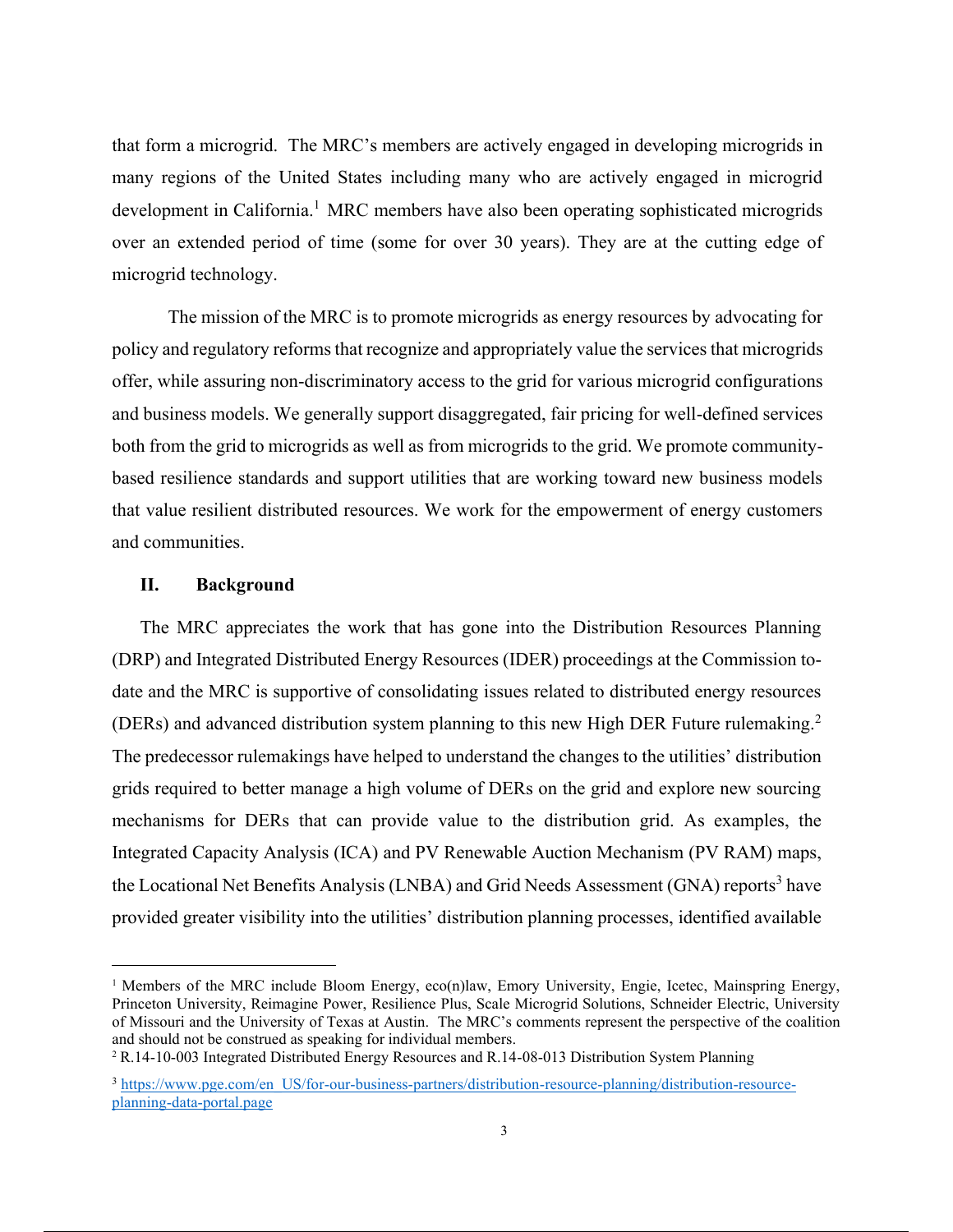hosting capacity of the distribution grid at various locations, and enabled DER developers and customers to better plan for interconnection costs and timelines. These tools help in assigning locational value to DERs sited at beneficial points along the distribution system to reduce stress on the bulk system and the need for costly infrastructure upgrades.

Concurrently, the MRC has been an active participant in R. 19-09-009 relating to microgrids and resilience (M&R). In that proceeding we have sought to raise many of the issues, including DER access to the grid, fair pricing for services to and from DER, empowering customers and communities, including customers in disadvantaged communities, to plan for and invest in DER, and reimagining grid architecture, that are raised by the proposed questions in the High DER OIR.

The Commission outlined aspirational goals for this proceeding in its Proposed Decision closing the DRP rulemaking: *4*

*Through the adoption of these various decisions, the Commission has established four key working principles for the DRP proceeding: (1) start with a comprehensive, scenario-driven, multi-stakeholder planning process that standardizes methodologies and data requirements to identify locational benefits and costs; (2) move the distribution system towards an open, flexible, and node-friendly network (rather than centralized and linear) that enables seamless DER integration; (3) California's electric distribution system operators (DSOs) should act as a technology-neutral marketplace to coordinate situational awareness and facilitate information exchange while avoiding conflicts of interest; (4) expedite DER participation in wholesale markets and resource adequacy (RA), unbundle distribution grid operations, create a transparent process to monetize DER services, and reduce unnecessary barriers for DER integration.*

Respectfully, if these four key principles and the statement above truly represent the goals and vision of this Commission for California's energy system, its aspirations are far bolder than its actions thus far. It is the MRC's view that the Commission has been focused too heavily on planning around the  $20<sup>th</sup>$  century incumbent monopoly utility model of energy management and has not focused enough on *empowering customers and communities* to take control of their clean energy and resilience needs. Those communities and customers are eager to see the vision implemented, and the DER industry is ready and willing to serve Californians and the

<sup>4</sup> R.14-08-013 Proposed Decision issued August 6, 2021, to close Distribution Resources Planning, pg. 14-15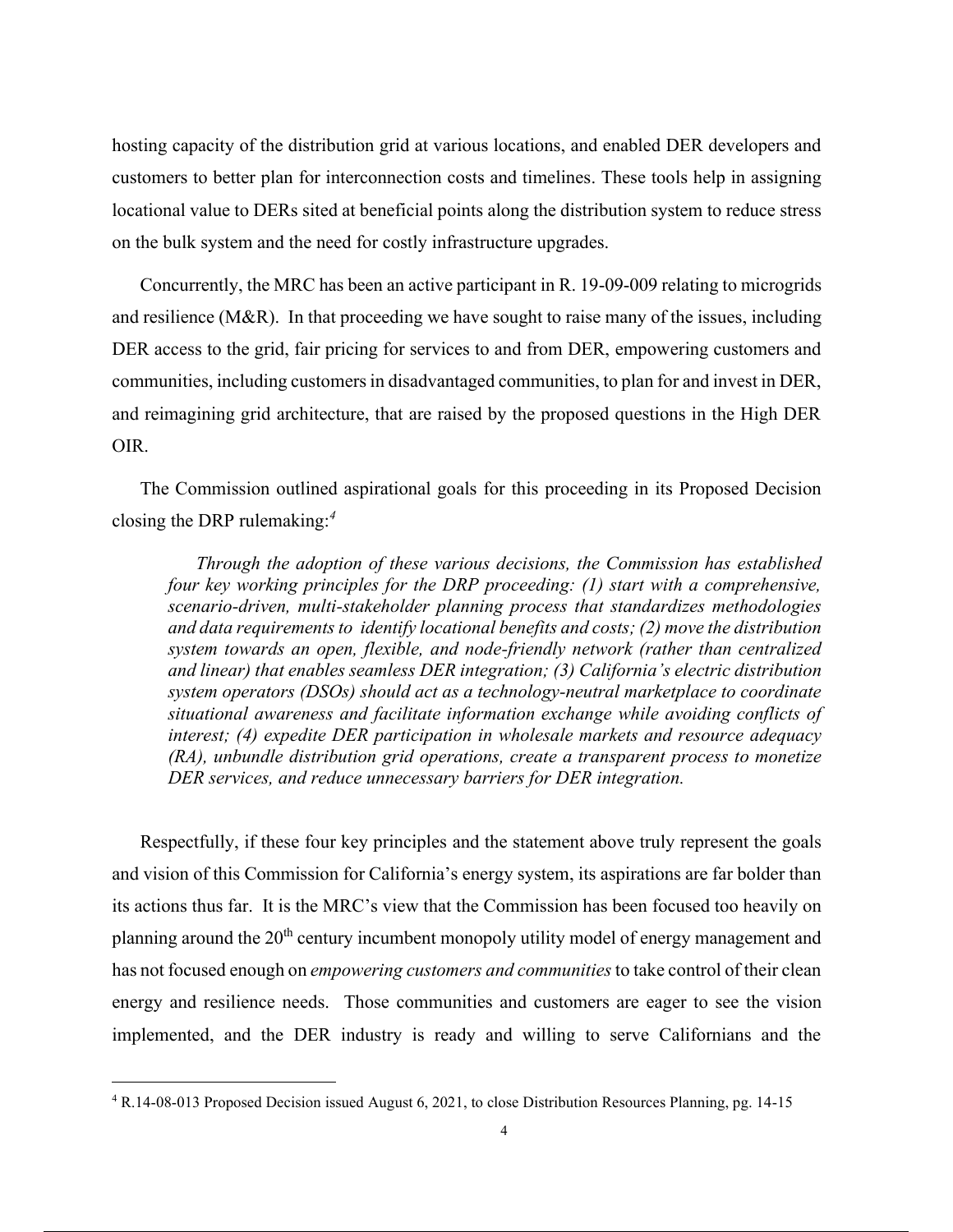Commission in realizing this vision. The MRC encourages the Commission to keep these four guiding principles front and center of all decision-making in this proceeding and others.

The Commission needs to break the stranglehold of last century's premises that customers are passive consumers of one-way power flow, and that the incumbents are the only entities capable of providing safe, reliable, affordable electric service. The Commission should be promoting and encouraging a transactive clean energy future where all customers and communities have a role and choice in how they participate in our energy system. So far, the DRP, IDER and M&R proceedings have produced cautious reforms and limited pilot programs. The hard work to develop *robust, fair value* price signals and markets for grid services from DERs, including customer microgrids, by the Commission and stakeholders is still in its infancy. California needs to move towards full scale commercialization and valuation of DERs, which requires standardized tariffs and rates for grid services that are readily available to all customers. Given the current crises affecting both resource adequacy and resilience<sup>5</sup> and the climate crisis that was clearly spelled out in the recent IPCC report,<sup>6</sup> baby steps forward on are simply no longer enough.

#### **III. Summary of Comments**

In this proceeding, the Commission should strive to lay the foundation for California's grid of the future, which will require laying out the policy goals and objectives the state is trying to achieve in the next 20 years. We recommend that the following areas be addressed.

*Grid Architecture, Integrated Planning*. We believe that ratepayers in California will be best served by a grid that takes full advantage of third-party investment in DERs coupled with utility investment in the distribution system that allows effective contributions from DERs. Planning for multilevel optimization of grid investment will permit grid operation that makes optimal use of resources at all levels to reduce costs for all ratepayers. Grid architecture is critical because function will be constrained by form. Not only the regulatory path but also the physical infrastructure for customers and communities to invest in and operate DERs to meet their own

<sup>5</sup> Governor Newsom Emergency Proclamation on Energy Capacity and Wildfires; July 9, 2021 https://www.gov.ca.gov/2021/07/09/governor-newsom-takes-action-to-increase-energy-capacity-amid-heat-wave-and-disruptionto-regional-transmission-system-due-to-oregon-wildfire/

<sup>6</sup> Intergovernmental Panel on Climate Change, Sixth Assessment Report, August 9, 2021; https://www.ipcc.ch/report/ar6/wg1/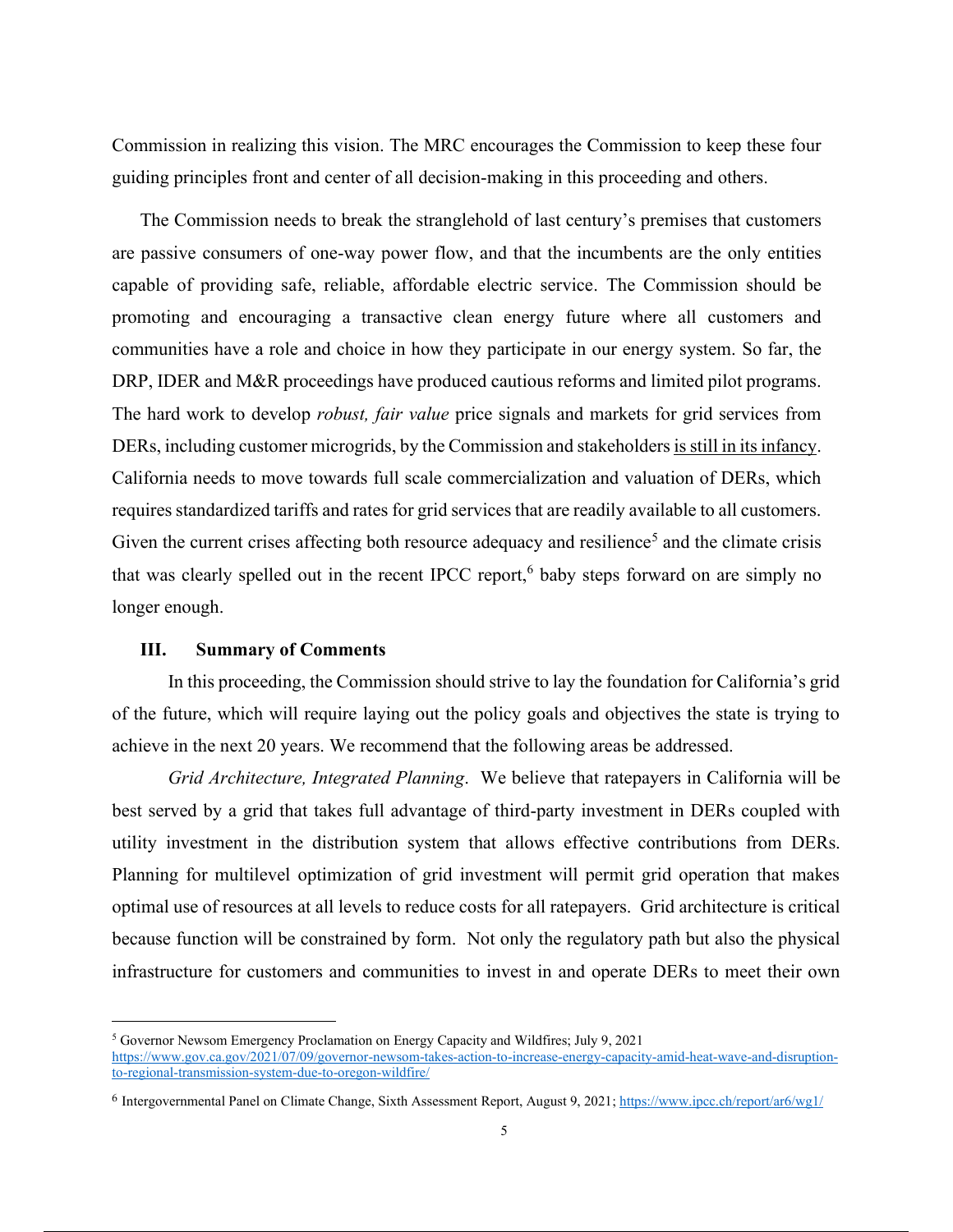goals must be established. The planning process should integrate state goals for resilience and decarbonization along with operational efficiency. Planning for resilience and safety includes reducing reliance on long-distance transmission to the extent practicable. Planning for decarbonization requires adopting consistent grid-wide standards for DER operation that complement California's cap and trade system and CARB guidelines to give customers and communities clear guardrails for DER investment.

*Obligation to Serve.* The traditional utility obligation to serve was conceived as an egalitarian principle that the utility would take on all customers including those of limited means. It has slowly metamorphosed into an obligation to serve all the needs of all the customers all of the time, no matter how extravagant. The utilities plan for peak load as if electricity is an unlimited right. While this effort is predictably and visibly failing, it means that low-income customers are paying for a grid built to accommodate the lifestyles of the wealthy.<sup>7</sup> While the utilities should plan for load growth to accommodate decarbonization through TE and building electrification, they should plan the peak rather than plan for the peak. Load shaping should take place on a distributed basis and is as important a product as energy itself. We suggest a requirement that high users have the capability to shed load.

*DSO Implementation.* The MRC strongly supports the evolution of utilities into DSOs. This will require adoption of appropriate performance incentive mechanisms to encourage the transition to a new business model that focuses more on facilitating transactions as a platform network service provider than being compensated for new infrastructure investments.<sup>8</sup> To do this the DSOs must price the use of the distribution system in a manner similar to CAISO pricing of the transmission system. These and other developments will break down monopoly pricing on power, and the utility business model should not depend on marking up energy costs. The Commission, in turn, cannot rely on utilities to single-handedly manage resource adequacy or generation decarbonization.

<sup>7</sup> Utility Costs En Banc analysis uses high-use customer as the model.

California Public Utilities Commission Report: *Utility Costs and Affordability of the Grid of the Future* February 2021; https://www.voiceofsandiego.org/wp-content/uploads/2021/02/Feb-2021-Utility-Costs-and-Affordability-ofthe-Grid-of-the-Future.pdf

<sup>8</sup> Hawaii's Performance Based Regulation (PBR) docket 2018-0088 was cited in the scoping memo and can serve as a roadmap for transitioning California utilities to a new model without reinventing the wheel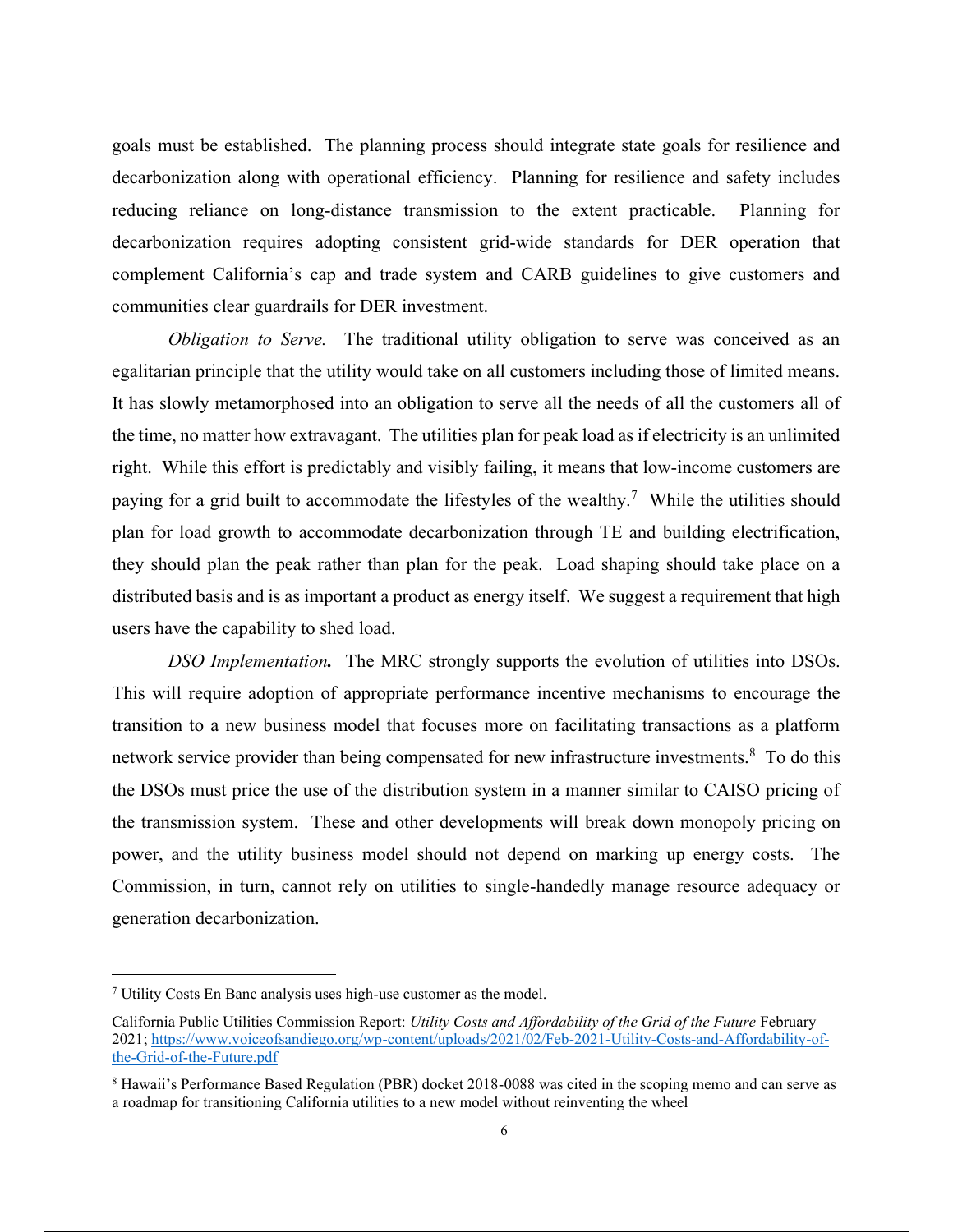*Transparent Pricing.* A multilevel planning and investment regime will only operate effectively with transparent, consistent pricing at all levels. Clear long-term price policies allow customers and communities to invest in DERs with confidence. Both customers and utilities should pay market or fair value for identified and quantifiable services provided by the other. In particular, a customer's contribution to grid load shape should be charged or rewarded at market prices whether delivered in the form of exported energy or demand response. All distribution flows, positive or negative should be charged distribution costs, and solar without storage or other buffers should pay for ramping costs imposed on the grid. This pricing model is consistent with the evolution of the utilities into DSOs.

*Elimination of Barriers.* A DSO model will only work well if non-transactional barriers to market participation are reduced or eliminated. These include not only barriers to investment such as departing load charges, excessive standby charges, and excessive delays and costs for interconnection, but also barriers to efficient operation such as restrictions on battery operation adopted to accomplish goals that could be achieved by metering and accounting. Departing load pricing is based on a false assumption of cost shifting in a static system. The grid, however, is not static, and static assumptions hobble planning for the future. More DER, effectively deployed, will reduce costs. Achieving decarbonization by imposing rigid technology and operational choices is also antithetical to efficient outcomes. To the extent not constrained by legislation, the Commission should set standards for outcomes, and let customers and communities seek creative solutions.

*Safety and Technology*. In the M&R proceeding, grid safety has repeatedly been raised as an objection to the proliferation of microgrids, without any basis in the record. The MRC believes that the microgrid industry, for one, has a better safety record than the utilities, and that DER safety should be addressed in this proceeding by building whatever record the Commission believes is necessary to accomplish that task. In this connection, microgrid controllers, home energy management devices, and third-party DER aggregation software and communication capability, will be as important as smart inverters in the decentralized grid of the future.

*Equity.* The MRC believes that disadvantaged communities (DACs) should be enabled to leverage their energy purchasing power to invest in DERs to serve their needs. Such investments will create jobs and build wealth in DACs and help eliminate remaining legacy fossil fuel utility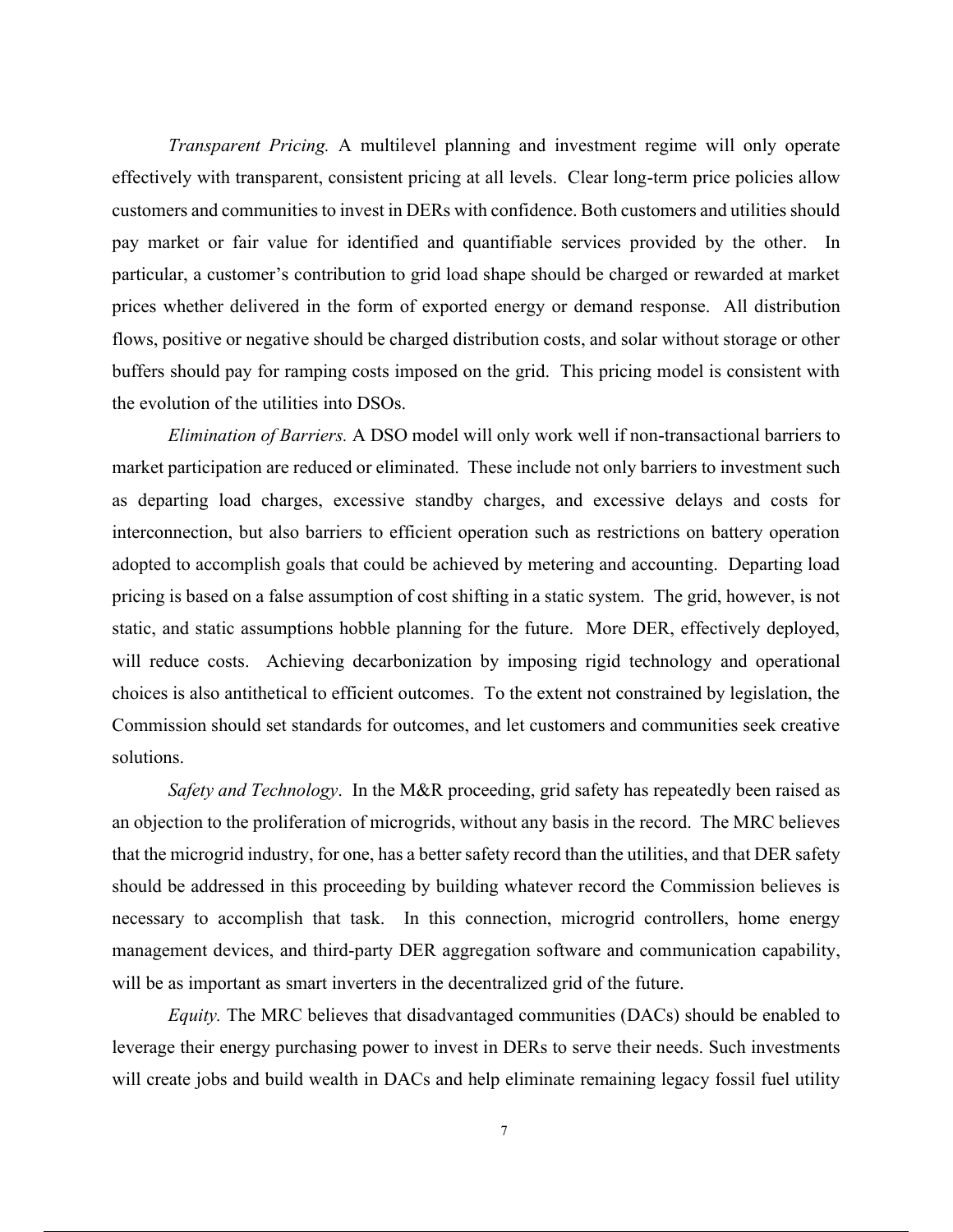plants in such communities. Such investments should be self-funding in a well-priced DSO environment, and the Commission should consider providing credit support for such investments much as it provides credit support for utilities.

*The Role of Microgrids.* The MRC believes that microgrids are a key element of the grid of the future. They should have an important place in the distribution system planning process that prepares the grid for a world in which DERs are commonplace and customer energy transactions are plentiful.The defining characteristic of microgrids – their ability to operate as self-balancing islands – is simply a special case of their broad ability to manage their load shape. As a result, they not only are the principal means of supplying resilience, but they can manage variable solar generation locally, integrate TE infrastructure, and provide balancing and frequency control services to the grid. Except in the case of resilience for critical facilities or DACs, the MRC does not suggest that microgrids be compensated differently than any other DER for providing an identical service. However, monetizing distribution level grid services will also enable the indirect monetization of resiliency solutions, without the need for subsidies. We encourage the Commission to acknowledge the role of microgrids in the grid of the future throughout this proceeding.

*Give Priority to Enabling DER Services.* While the MRC supports Track 1 consideration of the DSO model, we are concerned that it raises many complex issues that will not be quickly resolved. We strongly suggest a parallel track to immediately identify areas where DER can provide grid services, to consider eliminating barriers to DER integration, and to move beyond pilots in creating pricing mechanisms for DER services.

*Understanding DER Capabilities.* The Commission should avoid reliance on utilities or "independent consultants" to learn about the needs of customers and communities and about the capabilities of the DER industry. In particular, industry experts can provide deeper insight into the safety and technical capability of grid edge technology, alternative grid architecture, and the successful implementation of these technologies in other states and RTOs.

#### **IV. Comments on Major Scoping Issues.**

**1. Grid Architecture and Integrated Planning**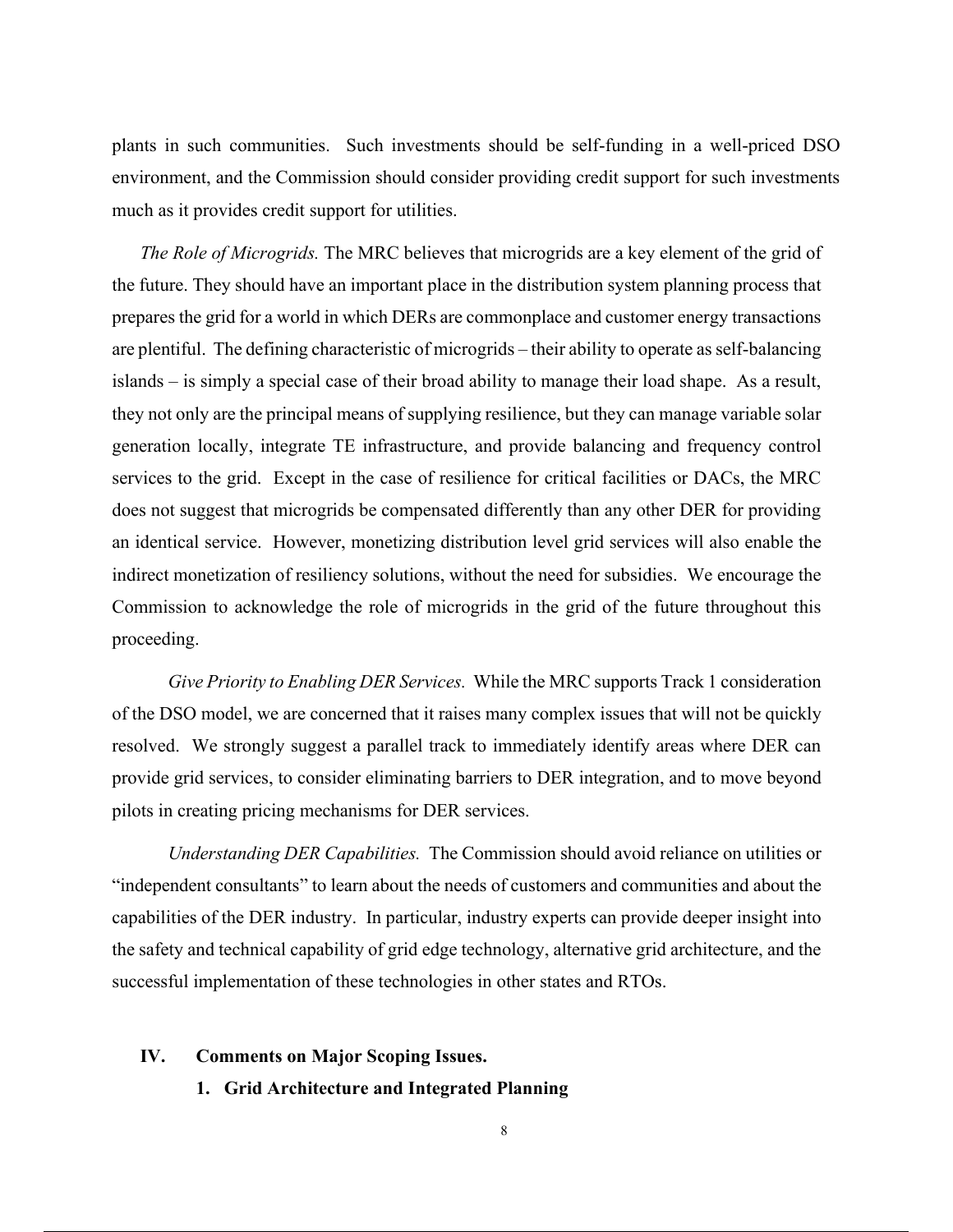We strongly encourage the Commission to require the utilities to reimagine their current grid architecture to take advantage of substantial expansion of DERs. That requires not only revamping the distribution system to accommodate interconnection and provision of services by DERs, but also a revision of the planning process that enables energy planning to take place at the appropriate levels.

The current grid architecture is tied to a model of central delivery of power from transmission to distribution to customers. We suggest that the appropriate architecture is based on two-way flows at each level so that customer to distribution and distribution to transmission flows are fully enabled. In operation, each level of the grid should be able to optimize its own operations responding to price signals from the next level. Individual customers, community DERs, or multicustomer microgrids can optimize based on real-time prices for both import and export. The DSO can optimize based on actual conditions at individual substations though purchase prices or contracts with DERs as well as nodal prices on the transmission system. CAISO operations are already consistent with this model, but they are likely to have more aggregated DER resources to take advantage of either through the DSO or third-party aggregators.<sup>9</sup> Transmission should generally be paid for based on actual flows at transmission nodes.

As a consequence, system planning should be enabled at all three levels. Customers and communities should be able to plan for resources to meet their own loads and needs for resilience with a clear understanding of the economic benefits and costs of grid service and export sales. The DSO should plan the distribution system to optimize the value to customers given the equity considerations outlined above. CAISO should manage planning of the transmission system to accommodate needed flows given the increasing DER availability, and utilities should not be permitted to undertake unsupervised transmission additions. The Utility Costs En Banc found that transmission projects that had not received prior Commission or CAISO approval were a major cause of customer price increases.<sup>10</sup>

Planning should be dynamic, not static. Building electrification and EVs will increase load, and DERs and energy efficiency will decrease centrally served load. If anticipated growth exceeds

<sup>9</sup> See also FERC Order 2222 https://www.ferc.gov/media/ferc-order-no-2222-fact-sheet

<sup>&</sup>lt;sup>10</sup> California Public Utilities Commission Report: *Utility Costs and Affordability of the Grid of the Future* February 2021; pg. 7-8, 37-40 https://www.voiceofsandiego.org/wp-content/uploads/2021/02/Feb-2021-Utility-Costs-and-Affordability-of-the-Grid-of-the-Future.pdf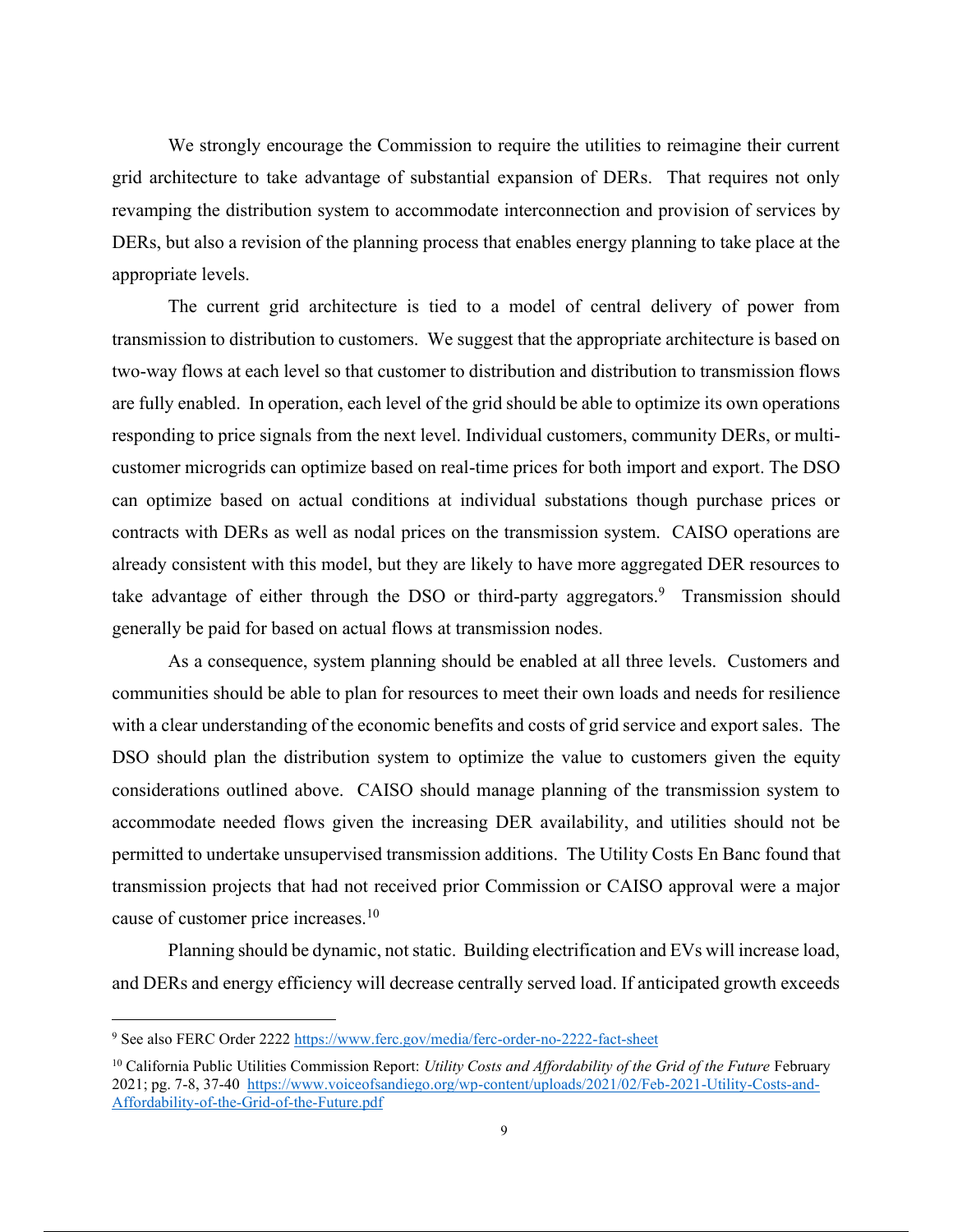expected DER growth, departing load charges should be eliminated. If DER growth is expected to exceed load growth, any departing load charges should decline rapidly over a reasonably short planning horizon.

As a part of the three-tier planning and operation process DSOs should build out their local networks to accommodate and take advantage of DERs. This includes not only preparing for twoway flows but also sectionalizing and looping the distribution system with semiautonomous controls, so that DERs can support the local grid when transmission fails or is shut down due to PSPS events.

Finally, planning for load changes should be integrated with planning for resilience and decarbonization. DSO tariffs should provide payments for microgrids that support communityidentified critical facilities, whether publicly or privately owned, and for DER that can support sectionalized grid areas during a transmission outage. Lastly, the Commission should adopt a uniform decarbonization policy for all DER across all proceedings. CARB (along with local air districts) is the entity charged with setting standards for all generation including DER, and the Commission should generally not second guess it on a proceeding-by-proceeding basis except where specifically required by law (as in NEM). The Commission recently imposed *ad hoc* standard for microgrids in its Track 3 order in R.19-09-009 after an abbreviated proceeding with three weeks to build a record.<sup>11</sup> By contrast, this proceeding offers an opportunity for the Commission to collaborate with CARB and CEC to establish a consistent way to accomplish the state's goals.

We suggest that the Commission, in this evaluation, give special consideration to DERs that contribute to resource adequacy, ramping capability, and resilience for critical facilities. Such a standard can also give effect to CARB standards for eligible fossil DER that evolve over time with the year of DER deployment and can also take account of multifuel capabilities that will allow the DER to evolve with the markets for clean fuels. Grid planning should be based on achieving safe, effective, low-cost solutions for all customers taking maximum advantage of private and local community investment. This planning process should assist distribution utilities in rethinking grid architecture to take maximum advantage of DER.

<sup>&</sup>lt;sup>11</sup> D.21-07-011 Adopting Suspension of Capacity Reservation Component of Standby Charges, July 16, 2021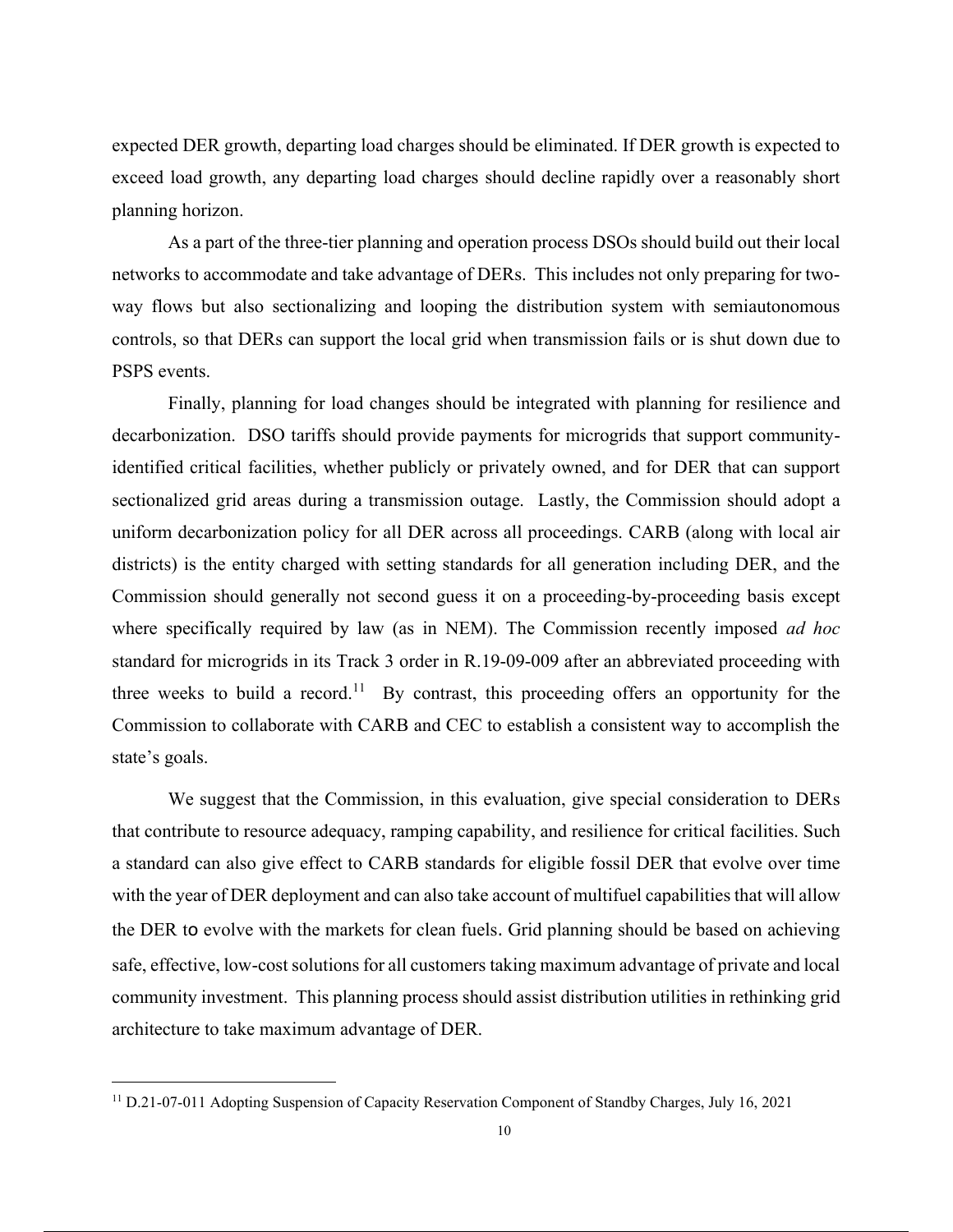#### **2. Obligation to Serve.**

With a DSO model and two-way, three level architecture, planning can take a different view of the DSO obligation to serve. The DSO should plan for load growth (taking DER growth into account) but can also plan to manage load shape with the help of DERs. In this context, the DSO can flatten load from the bottom up, not top down, and more importantly it can plan peak load, rather than planning *for* peak load. To do this, DSOs under the supervision of the Commission should establish emergency load maximums for residential customers based on number of occupants and for C&I customers based on number of full-time employees. (Other standards may be necessary for schools and other places with high variable occupancy if they are critical.) Customers whose load at peak exceeds those levels would be required to have internal load shedding capability though clean generation or load control. On the other hand, if a large home is built to net zero standards, it should not incur an obligation to reduce load at peak. (We suggest that backup diesel generation not count, both because of emissions and because they are generally not designed for sustained operation.) This avoids having average customers, and particularly low-income customers, pay the full cost of a system designed to meet the needs of high use customers on rare occasions. As it stands, the poor are paying for lifestyle insurance for the wealthy.

#### **3. Implementing DSOs**

The MRC believes that utilities must be both rewarded and directed to shift their focus away from centralized solutions, big transmission, and sales of power. Centralized provision of services by monopolies inherently leads to high prices. A focus on "utility scale systems" leads to a proliferation of dangerous and expensive transmission lines, to renewable energy solutions that pave fertile farmland and ecologically fragile deserts with glass, and to dependence on long transmission lines and out of state resources. Utilities should be encouraged to invest in a twoway, networked distribution system that allows DERs to assist in powering the grid on a day-today basis as well as in emergencies.

We believe that a DSO model is a necessary element of this transition. Change will require enthusiastic support for DERs that improve grid function and pricing. Unless and until the utilities prove incapable of implementing this model, we support distribution utilities acting as DSOs.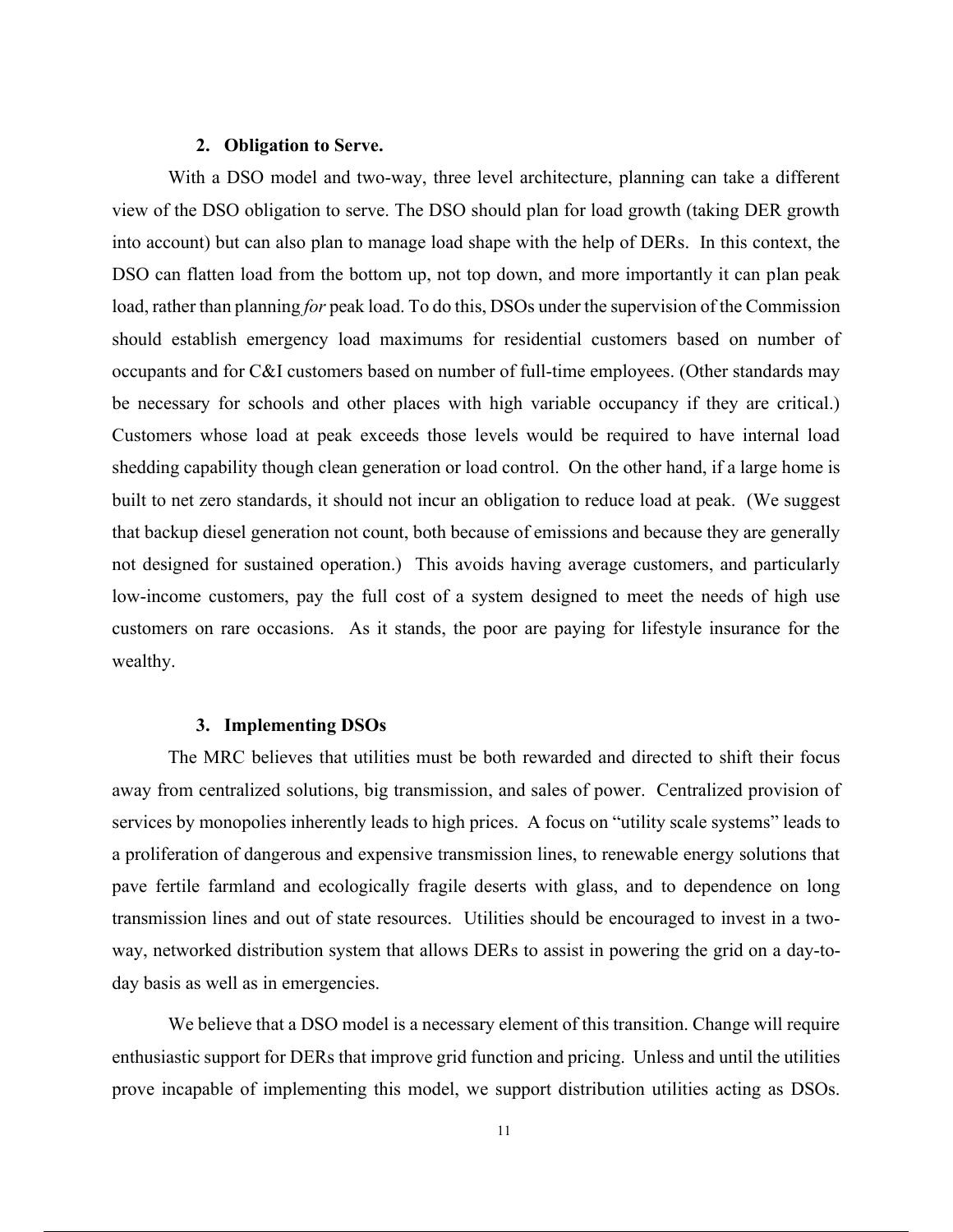However, that cannot realistically happen if utility financial incentives continue to support central asset accumulation. There is only one real cure for this: assure that investments in distribution and transmission are paid a safe but *below-market* rate of return and make the overall level of profitability of the utility depend on achieving the goals of customers and communities such as reducing price and increasing resilience. Incentive ratemaking, as such, is beyond the proposed scope of this proceeding, but unless the Commission is ready to substantially revise utility incentives, discussion of high levels of DER will prove, we fear, to be empty talk. On the whole we support properly incentivized utilities over an independent DSO fighting with mis-incentivized utilities. Having different DSOs in the traditional utility territories allows for experimentation with best practices, and the Commission can step in, as needed, to assure uniformity to the extent required by efficiency or equity.

Operationally the function of the DSO should be to price the use of the distribution system in much the way that CAISO prices the use of the transmission system. It optimizes flows from customers that are net importers, customers that are net exporters, IFOM DER on the distribution system and potential imports from and exports to the transmission grid at CAISO prices. Consistently high congestion pricing signals the need to expand capacity at a local substation, either through wires investment or DER or storage procurement. Consistently high local ramp requirements should not be met with wires, but with local ramping capability. If there are consistently high prices in DACs, the utilities should be required to take prompt action. In other load pockets they should be required to give planning priority.

The biggest market power problem in this model (after utility investment incentives) is utility monopoly on the sale of power. This monopoly is being broken down haphazardly by CCAs and BTM DERs, but still presents risks for mismanaging. If the cost of power is treated as a passthrough rather than a profit center it reduces incentives to manipulate power or distribution pricing. In most of the states that have adopted (and kept) retail competition utilities conduct supervised procurement for power that allows them to serve as a provider of last resort.<sup>12</sup> A related problem

 $12$  California abandoned its experiment with retail competition in the midst of a crisis caused by poorly designed wholesale markets, not due to any flaw with retail competition. The need to stabilize utility finances with retail sales has passed. The Commission, of course, would have to ask the legislature for permission to move back in this direction.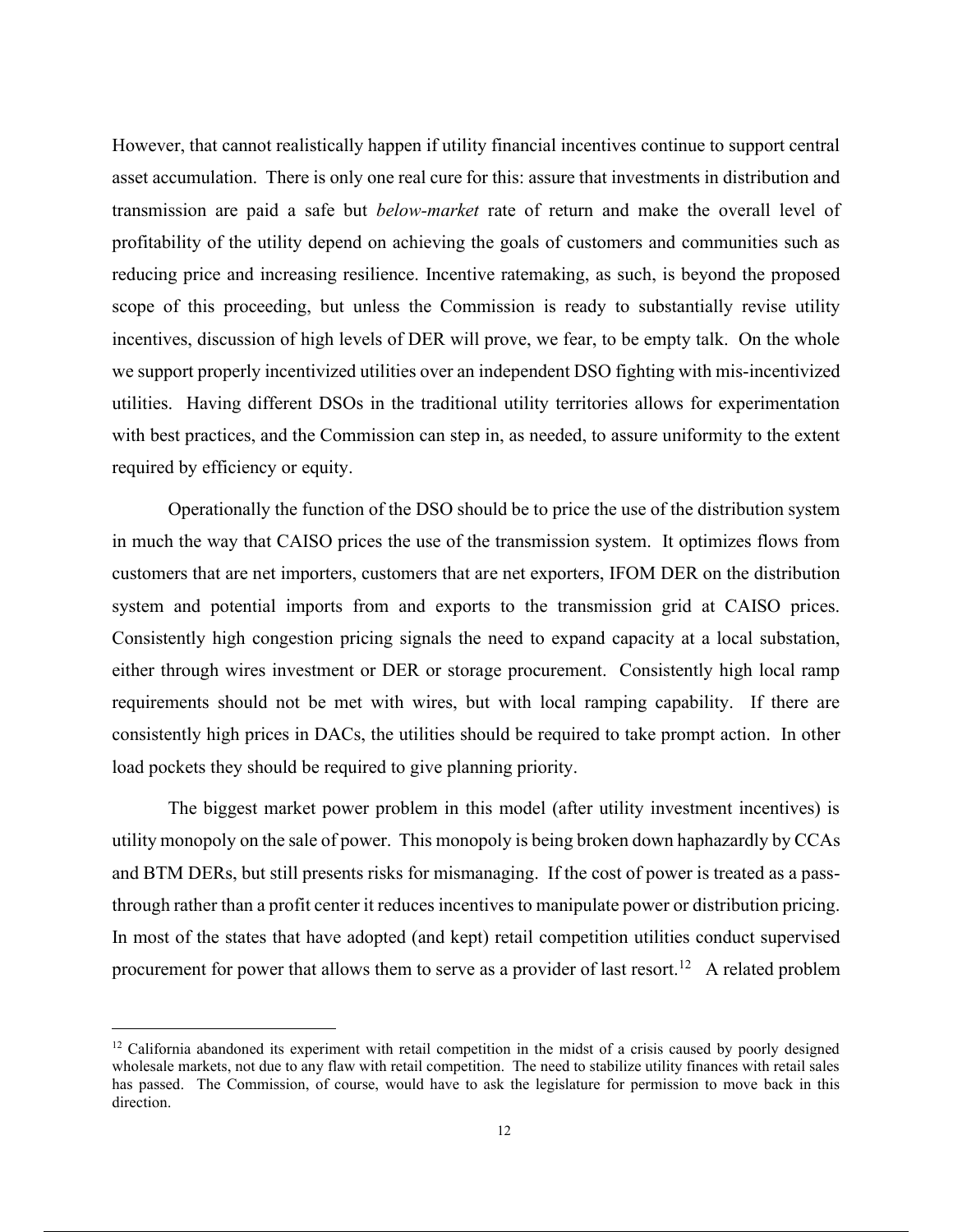arises if utilities seek to sell, install, or operate BTM DERs for customers. This is an inherent conflict of interest that will cause utilities to continue to attempt to withhold customer information and slow interconnection for competitors. It will also not serve customers well if the DSO serves as the only aggregator that can compete in CAISO markets. This would be inconsistent with FERC Order 2222.<sup>13</sup> The DSO that we suggest will own and optimize use of the distribution wires without having a significant stake in higher customer energy prices.

Addressing these market power concerns will hasten the rate at which utility ownership or control of generation is reduced. It follows that California cannot ask utilities to single-handedly solve problems relating to the entire generation fleet. New decentralized models for resource adequacy (in collaboration with CAISO) and for the transition to decarbonized electricity<sup>14</sup> must be adopted.

#### **4. Transparent, Two-Way Pricing**

The MRC is skeptical of planning to meet existing grid structure rather than forwardlooking customer needs. Having said that, appropriate DSO pricing for DER exports can and should reflect the value of power to the grid at the local substation, rather than at a transmission node. Managing this local optimization is part of the DSO's job. This is particularly appropriate for IFOM DERs but should not deter BTM DERs that are sized approximately to customer load or less and may be undertaken for resilience or other customer purposes. The MRC favors formalizing consultation or other methods of understanding local needs and plans. A DSO model, however, should empower customers and communities to plan for themselves, and utility consultation is not a substitute for the ability to take direct action. Transparent DSO pricing and the ability to consult with the DSO are critically important.

In non-emergency circumstances, DSOs should pay for the ability of DERs to manage load, by operating DERs. The pricing for that service should be independent of whether it takes the form of demand response or actual exports. On the other hand, DERs that have uncontrolled load shape should pay the DSO for load management services. Unbuffered solar is essentially asking the grid to act as its battery, and the costs of that service can be determined by reference to the

<sup>13</sup> FERC Order 2222 https://www.ferc.gov/media/ferc-order-no-2222-fact-sheet

 $14$  Discussed [below] at  $\;\;$ .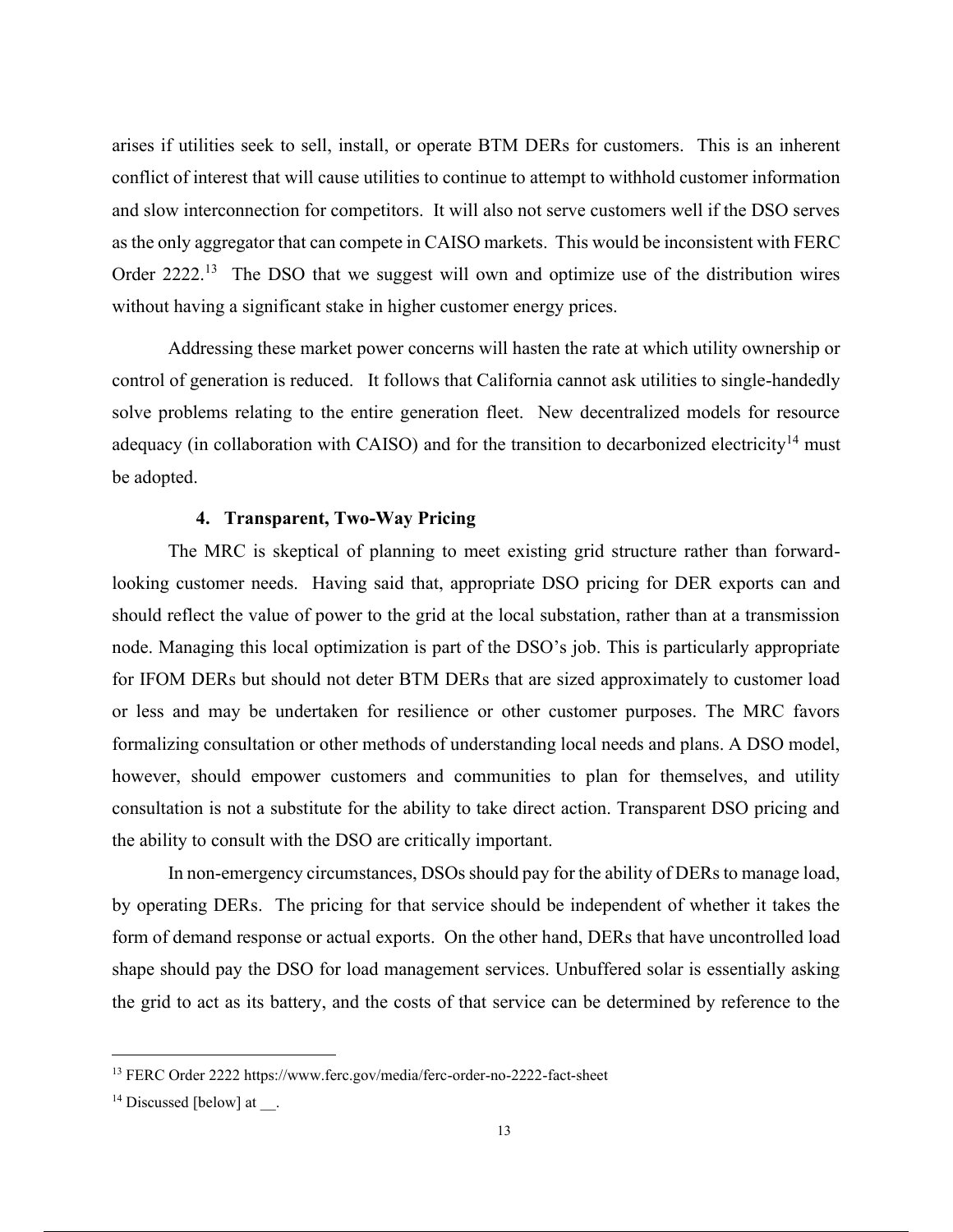batteries or ramping capacity involved. As with energy itself, the customer can choose selfprovided or grid provided services. The MRC has raised questions about the cost of standby service in other contexts, $^{15}$  the more flexible DER there are, the lower standby charges should be.

#### **5. Elimination of Barriers**

In general, elimination of barriers to DER deployment and barriers to efficient operation of DERs will aid in the management of load shape and peaks. The former includes departing load charges and excessive standby charges as well as expensive and time-consuming interconnection processes for export capable DER. The latter includes restrictions on serving neighboring properties behind the meter (to the extent they impose limits not required by law), Rule 18 restrictions on resale of power,  $16$  and restrictions on the source and pricing of battery charging. NEM restrictions, if needed, can be imposed through metering and accounting. We suspect, however, that if pricing for DER exports is truly based on real time prices, distinctions between NEM and other DER will disappear.

#### **6. Equity**

Disadvantaged communities (DACs) have suffered from decades of federal, state, and local governmental policies that directly discriminated in many cases specifically against black Americans and in other cases against all non-white Americans. These policies specifically included location of industrial facilities including major fossil fueled power plants and toxic waste facilities in non-white neighborhoods, and included policies that prevented residents of these communities from receiving credit on comparable terms to white citizens in other communities.<sup>17</sup> We are not aware of specific studies of investment in grid infrastructure in disadvantaged communities, but anecdotally we are aware of situations in which interconnection of DER such as rooftop solar in disadvantaged communities is difficult or expensive because of low feeder voltage

<sup>&</sup>lt;sup>15</sup> The Hawaii PUC eliminated this requirement in its microgrid proceeding. Docket 2018-0163 Decision & Order 37786, May 17, 2021; https://dms.puc.hawaii.gov/dms/DocumentViewer?pid=A1001001A21E17B53628J00121

 $16$  R.19-09-009 Microgrids & Resiliency; Track 2 includes a discussion of Electric Rule 18 as a barrier to microgrids that wish to serve adjacent properties; D.21-01-018 provides a limited exemption to Electric Rule 18 for certain public agencies, but only during an outage and with other limitations that make it difficult to implement in practice http://docs.cpuc.ca.gov/SearchRes.aspx?DocFormat=ALL&DocID=361442167

<sup>&</sup>lt;sup>17</sup> *See, generally, The Color of Law, Richard Rothstein (2017).*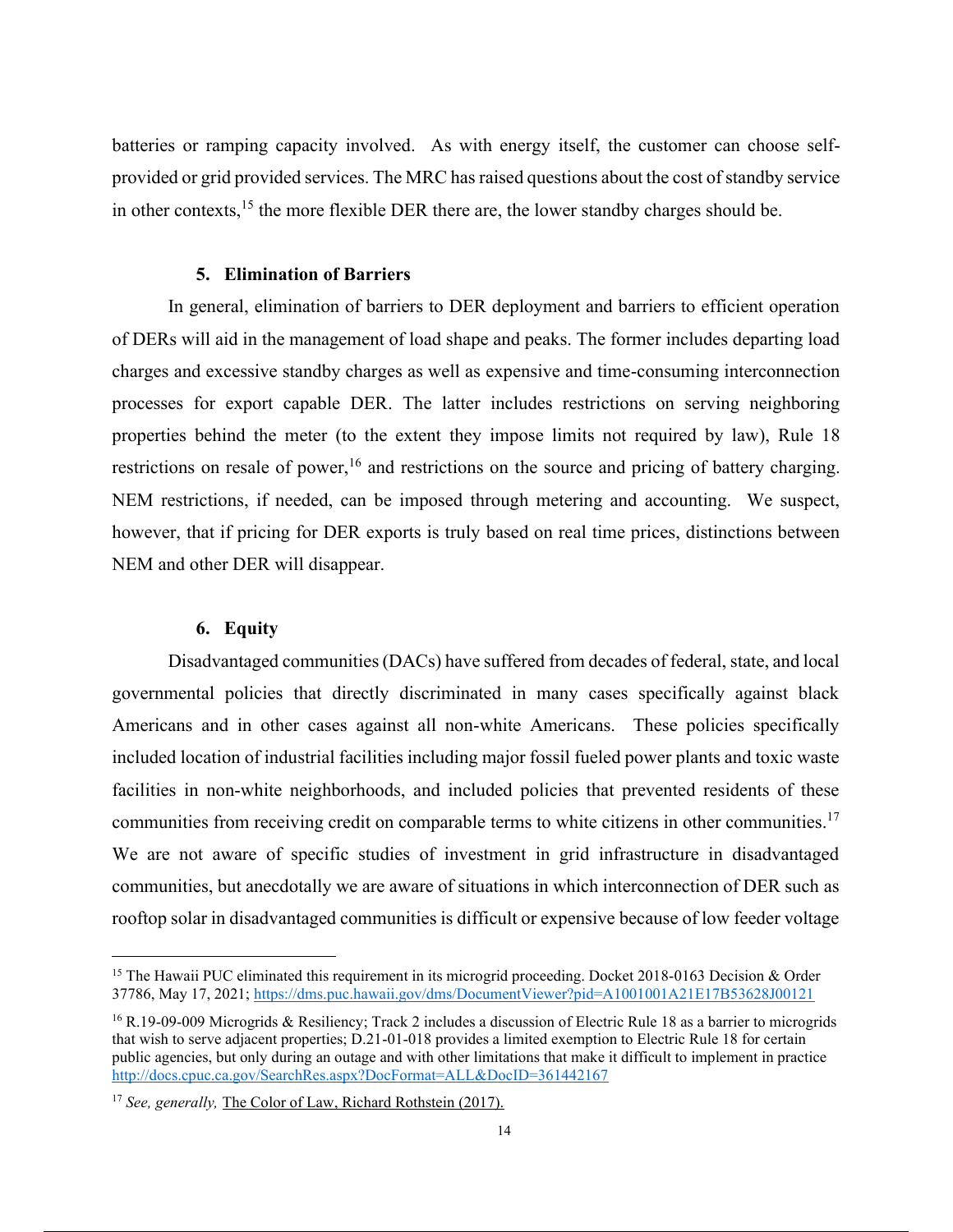or low substation capacity. The persistent underinvestment in these communities that resulted from these policies must be remedied, and to the extent subject to Commission jurisdiction can be addressed in this proceeding. We suggest several specific areas where the Commission can take such action.

First, we suggest that the Commission review the ability of distribution infrastructure to support DER in DACs. The Commission should inquire of the Utilities in this proceeding whether the distribution infrastructure in disadvantaged communities is, on average, older or of poorer quality than in the rest of the grid. In any event, we suggest that this proceeding consider a rule that a resident of a DAC or a government or NGO representing a DAC should never pay more to interconnect DER on a per KW basis than the systemwide median. If Utilities have underinvested in distribution infrastructure in DACs, the cost to upgrade those communities should be borne by all utility ratepayers or by utility investors.

Second, the Commission should take steps in its power to ensure that residents, governments, and organizations in or representing DACs can own or directly benefit from DER at rates comparable to other grid customers. The Commission's report and En Banc on Utility Costs and Affordability determined that DERs such as rooftop solar have been adopted in DACs at a lower rate than on the rest of the grid.<sup>18</sup> This has raised concerns that costs were being shifted to low-income communities.<sup>19</sup> We believe that this is a result of looking at the problem through the wrong end of the telescope – if DERs are the most economical way to generate energy, the Commission should be assuring that customers in DACs have the benefit of DERs as well. To the extent that low adoption in DACs does not result from interconnection costs, a major impediment in our experience is lack of access to appropriate financing or the landlord-tenant barrier from communities of concern not owning property.<sup>20</sup>

<sup>18</sup> California Public Utilities Commission Report: *Utility Costs and Affordability of the Grid of the Future* February 2021; pg. 6 https://www.voiceofsandiego.org/wp-content/uploads/2021/02/Feb-2021-Utility-Costs-and-Affordability-of-the-Grid-of-the-Future.pdf

<sup>19</sup> Discussions of "cost shifting" have occurred within multiple venues in recent years, including R.19-09-009 Resiliency & Microgrids, R.20-08-020 Net Metering, and other distributed energy proceedings

<sup>&</sup>lt;sup>20</sup> Of course, there are others, including suitability of rooftops for solar and restrictive community solar rules.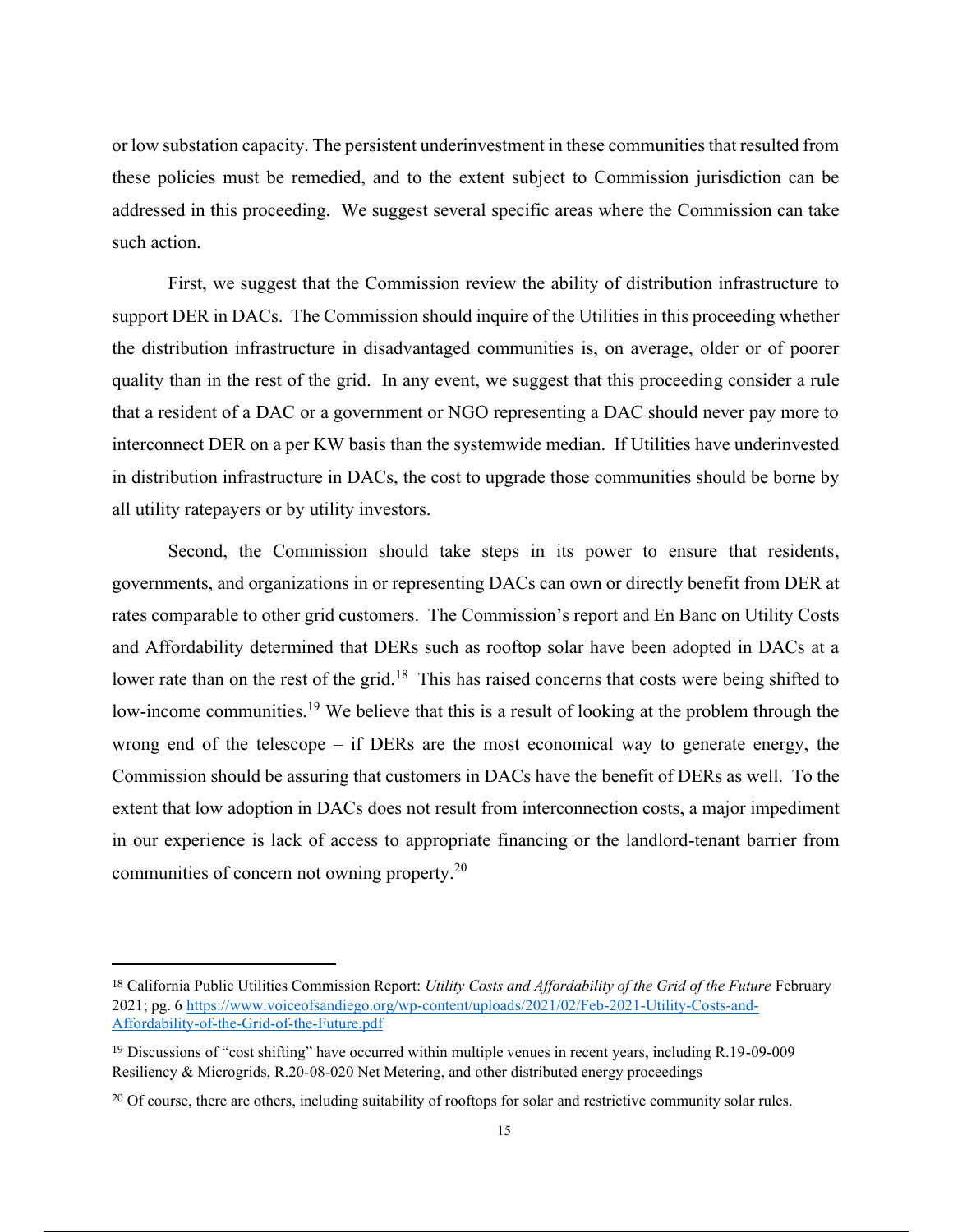Most energy efficiency and clean energy upgrades pay for themselves over time. Those investments build wealth for the investors. Locally owned DER, whether community or individually owned, and individual EE improvements, build community wealth and provide local jobs. Utility rates are designed to assure that utility investments do pay for themselves. They assure utility credit ratings. We don't suggest that utilities engage in direct finance of locally owned improvements, but they should be required to offer on-bill collection of payments for such improvements.

In our experience, the best way to assist with uptake of local EE and RE improvements is to provide local or regional programs to assist customers in evaluating and undertaking those investments. They can be run by local governments, CCAs or NGOs. They could be run by utilities, but only if the utilities or their affiliates aren't competing for the installation business. State and local governments should undertake this, but the Commission could take other steps such as using public interest payments to fund a reserve to support lending in these communities. This would be the analog of the Commission's current support for utility credit and would provide a level playing field. Rather than building wealth for utility shareholders, the Commission should adopt policies that build wealth and create jobs in DACs.

As one important step to community empowerment, the Commission should consider adoption of a community microgrid tariff that allows DACs and DAC customers to benefit from their own investment in community microgrids. The CMEP program proposed by PG&E requires all power generated in a community microgrid to be sold to CAISO and requires all customers to pay regular retail prices.<sup>21</sup> We have proposed two tariff models in a presentation to the Resiliency and Microgrids Working Group in Docket R. 19-09-009 that would allow participating community members to pay rates based on the actual cost of generation within the microgrid.<sup>22</sup> In any event,

<sup>&</sup>lt;sup>21</sup> See PG&E Community Microgrid Enablement Tariff

https://www.pge.com/pge\_global/common/pdfs/safety/emergency-preparedness/natural-disaster/wildfires/CM-Enablement-Tariff.pdf

<sup>22</sup> Microgrid Resources Coalition presentation to Resiliency & Microgrids Working Group (RMWG), April 19, 2021; https://www.cpuc.ca.gov/-/media/cpuc-website/divisions/energy-division/documents/resiliency-andmicrogrids/resiliency-and-microgrids-events-and-materials/2021-04-19 rmwg presentation gpi-and-mrcproposals.pdf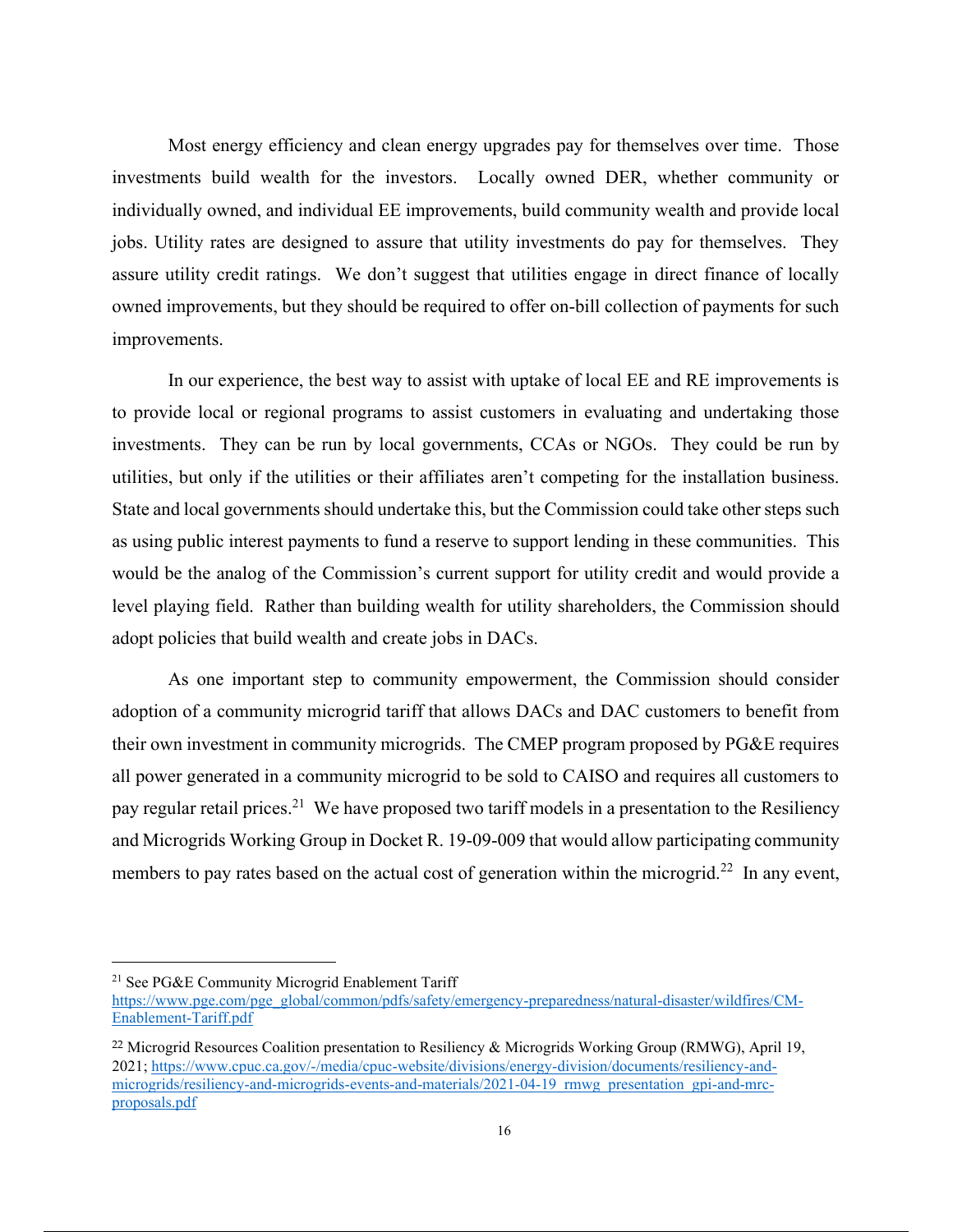the planning process contemplated by this proceeding should be based on expected expansion of DERs with artificial barriers eliminated, not assuming a constrained future.

Finally, we believe that equitable application of cost causation principles requires a review of how peak system costs are allocated. See section IV. 2. Above for a discussion of avoiding charging typical customers for the cost of providing services at peak to high intensity users.

#### **7. Safety and Technology**

In the M&R proceeding the MRC has encountered frequent suggestions that microgrids will somehow compromise grid safety. Since microgrids are just collections of DERs with sophisticated controls, there may be efforts to paint all DERs with this brush. We cannot speak for all DERs, but MRC members have operated microgrids for decades. In response to a questionnaire circulated to the MRC membership, no member reports experiencing a microgrid failure that led either (i) to death or serious injury to persons or (ii) to fire or serious damage to buildings or infrastructure. Our members generally install their systems underground, and it is our understanding that this is the standard industry practice. Moreover, it isn't just that the distribution systems are underground, but they are looped and have controls that allow the operators to isolate damaged lines, reconfigure, and continue supplying power in most events. We suspect that the rest of the DER industry is no less sophisticated. The Commission should satisfy itself in this proceeding that any purported safety issues are properly addressed in the record or otherwise are given no weight.

The High DER OIR proposes a focus on smart inverters. We suggest that the Commission should also familiarize itself with the other technologies that will be critical to the three-tier grid of the future. These include microgrid controllers, home energy management devices, and the technologies involved in sophisticated DER aggregation, including forecasting, bidding in RTO or other markets, and communications with the grid operator. The Commission should also investigate the ability of smart metering to implement NEM policies regarding clean energy accounting without imposing restrictions on NEM battery charging.

#### **8. Microgrids**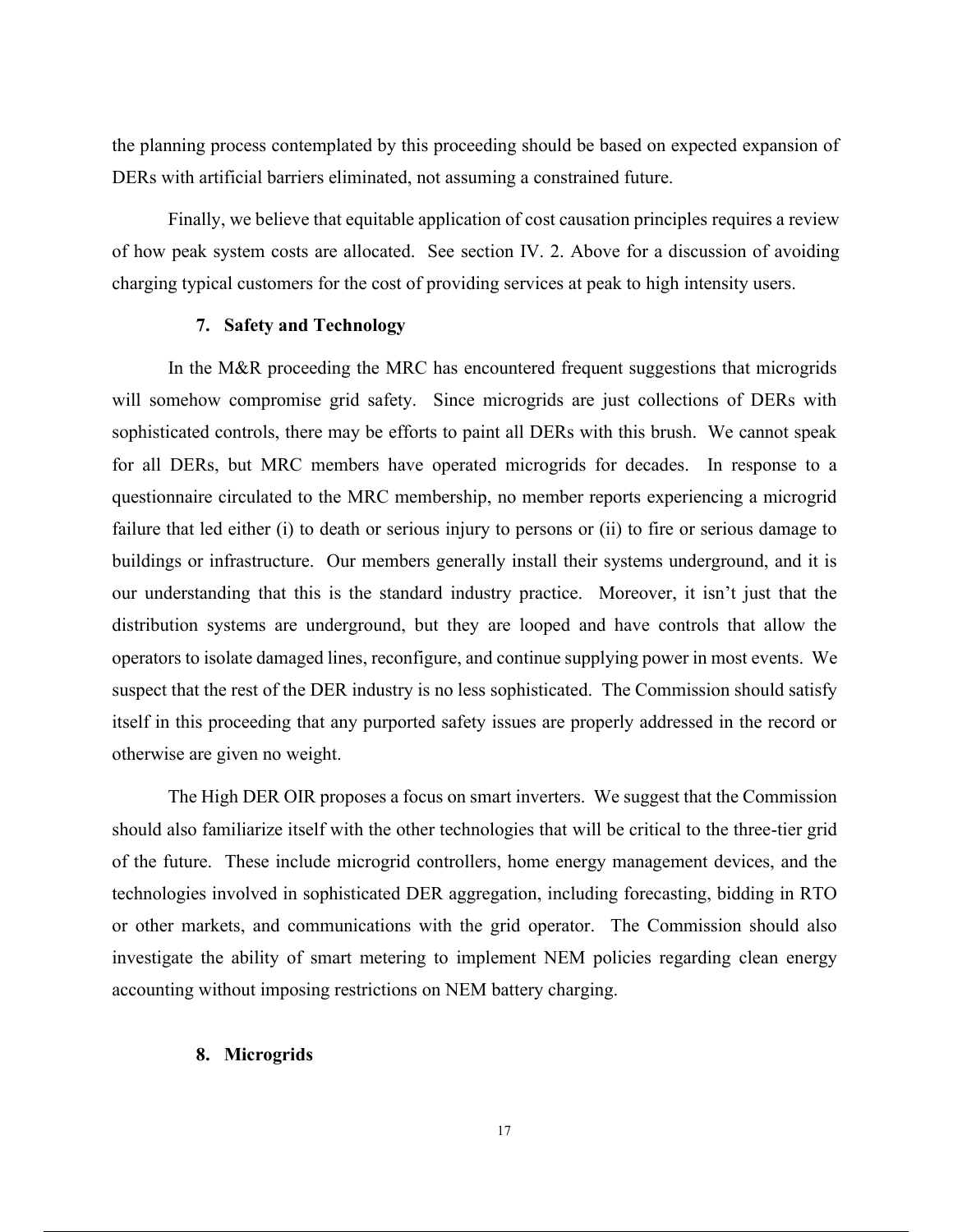Not surprisingly, the MRC believes that microgrids can help to accomplish all of these objectives. Microgrids can buffer intermittent solar, can provide resilience to critical facilities, and can provide resource adequacy and ramping capability to the grid. They can reduce peak load to the benefit of all customers. To that end, we are disappointed that the preliminary scoping memo appears to consider microgrids, and in particular community microgrids that may incorporate or interconnect multiple DERs, as an afterthought or ancillary issue that should still be siloed in its own proceeding.<sup>23</sup> Moreover, a footnote in the preliminary scoping memo implies that microgrids will not be comprehensively considered in this proceeding, yet the very next footnote describes how commercial or community scale solar may be considered.<sup>24</sup> The MRC strongly encourages the Commission to break down the siloes that exist in the current regulatory structure and give community level microgrids their own place in the grid architecture that this proceeding seeks to establish.

We encourage the Commission to create space in this new DSO regime for customer and community-owned microgrids. The Commission should coordinate *very closely* with the M&R proceeding R.19-09-009 to encourage the deployment of customer-owned community microgrids, and not box out DERs that may form community microgrids as a separate issue. The Commission generally appears to desire to break down siloes by inviting consideration of many issues in this High DER Future proceeding, which we appreciate. The MRC strongly encourages the Commission to continue that inclusive trend by formally bringing customerowned community-level microgrids into the scope of this proceeding R.21-06-017. Community-level microgrids will be an integral part of the layered grid architecture that California is moving towards and should be accounted for in planning of our electric grid of the future.

<sup>23</sup> R.21-06-017 Preliminary Scoping Memo on a High DER Future, pg. 19

<sup>24</sup> Id. "Policies related to DERs organized as microgrids pursuant to the Code Section 8370 definition are scoped into proceeding R.19-09-009. Microgrid and resiliency issues will be addressed in proceeding R.19-09-009. To the extent the proceeding opened pursuant to this OIR addresses distribution planning and grid modernization issues that impact microgrids and resiliency issues, the proceeding will coordinate closely with proceeding R.19-09-009."

<sup>&</sup>quot;43 Commercial/industrial rooftop or community-scale solar installations could be cost-effective for powering EVSE as opposed to installing new distribution infrastructure (Distribution Costs and Distributed Generation, February 8, 2021, at https://energyathaas.wordpress.com/2021/02/08/distribution-costs-and-distributed-generation )"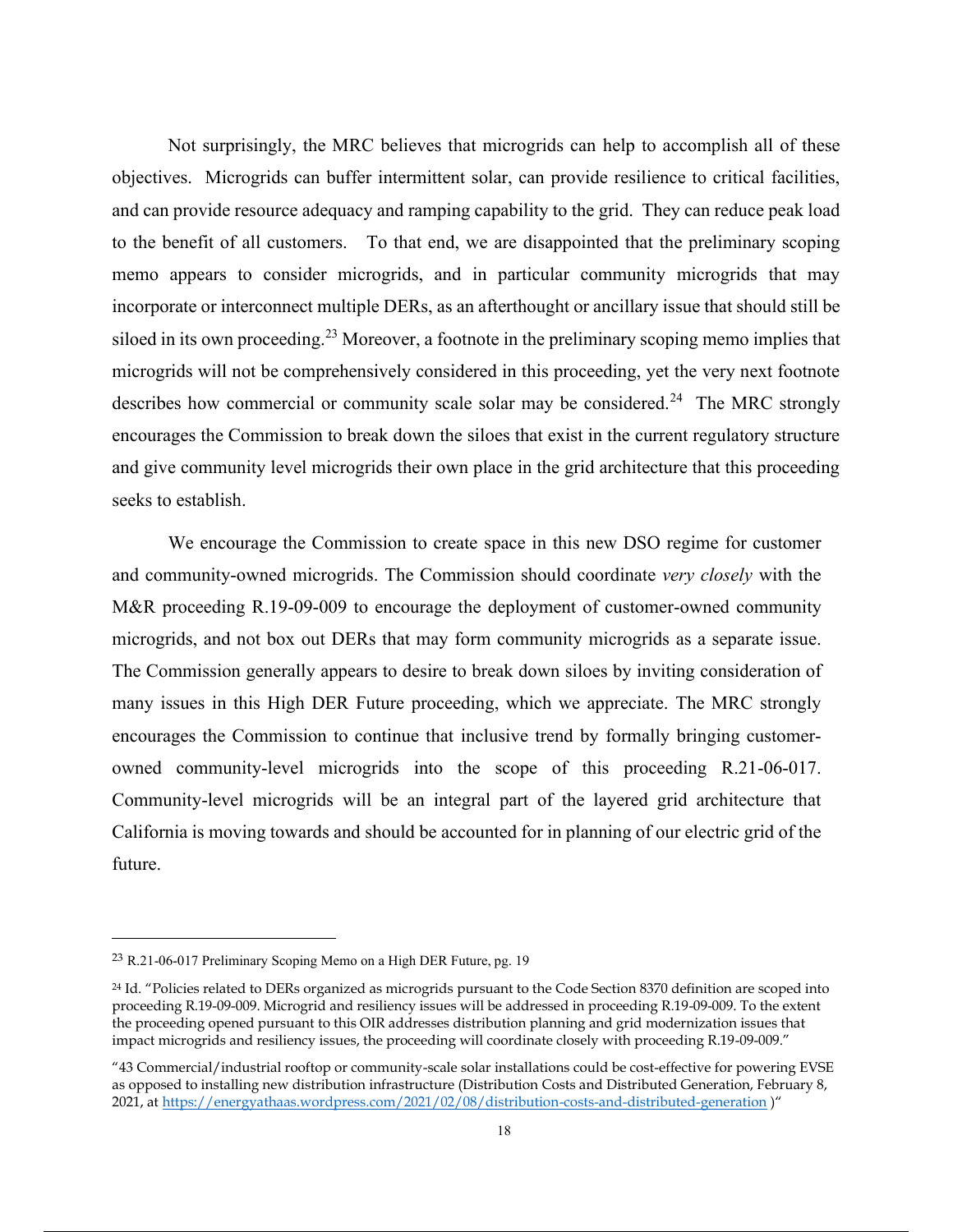### **V. Comments on Procedure.**

#### **1. Give Priority to Enabling DER Services including Microgrids.**

The Commission should prioritize Track 1 on the DSO model. It will lay a strong foundation for the urgent work ahead to transition California's energy system and the antiquated utility business model to a forward-looking, customer-centric, networked electric grid that is fit to power the world's  $5<sup>th</sup>$  largest economy in the  $21<sup>st</sup>$  century. Track 1 of this proceeding should include a discussion of performance-based regulation and how the incumbent utilities will transition to a platform service provider role while maintaining financial viability. Given their role in wildfires and PSPS events with disastrous consequences for ratepayers and the state as a whole, we feel it is appropriate for the utilities to transition to a new business model that is leaner and more focused on the Bulk Distribution System and facilitating transactions between communities, rather than attempting to serve every end-use customer and respond to local needs. That should be handled by more localized entities in a more democratized energy system where certain decisions like resilience investments are made at the local level.

Concurrently while Track 1 is underway (which could be designated as Track 1A and serve as the core of this proceeding), the Commission should develop an accelerated Track 1B and take immediate steps to allow delivery of DER services to the Grid. The Commission with stakeholder input should develop a standardized streamlined DSO interconnection tariff for export DERs, whether behind the meter or in front of the meter, and a robust menu of grid services rate schedules that can be utilized by all types of DERs including co-located aggregations. This would, in the process, finally achieve the creation of a microgrid tariff, since microgrids are by definition an interconnected group of DERs that have the ability to act as a single controllable resource. If the Commission appropriately leverages microgrids in this proceeding and coordinates with R.19-09- 009, the transition to a High DER Future can happen in a much more rapid manner. The software that controls a microgrid, a grid-interactive building management system, a battery in an electric vehicle, a heat pump, a smart appliance, or a virtual power plant share common functions and internal architecture. The Commission should stop proliferating technology siloes and instead focus on creating a system where all the technologies – and the software running them – can participate in the grid of the future under a standardized and streamlined process.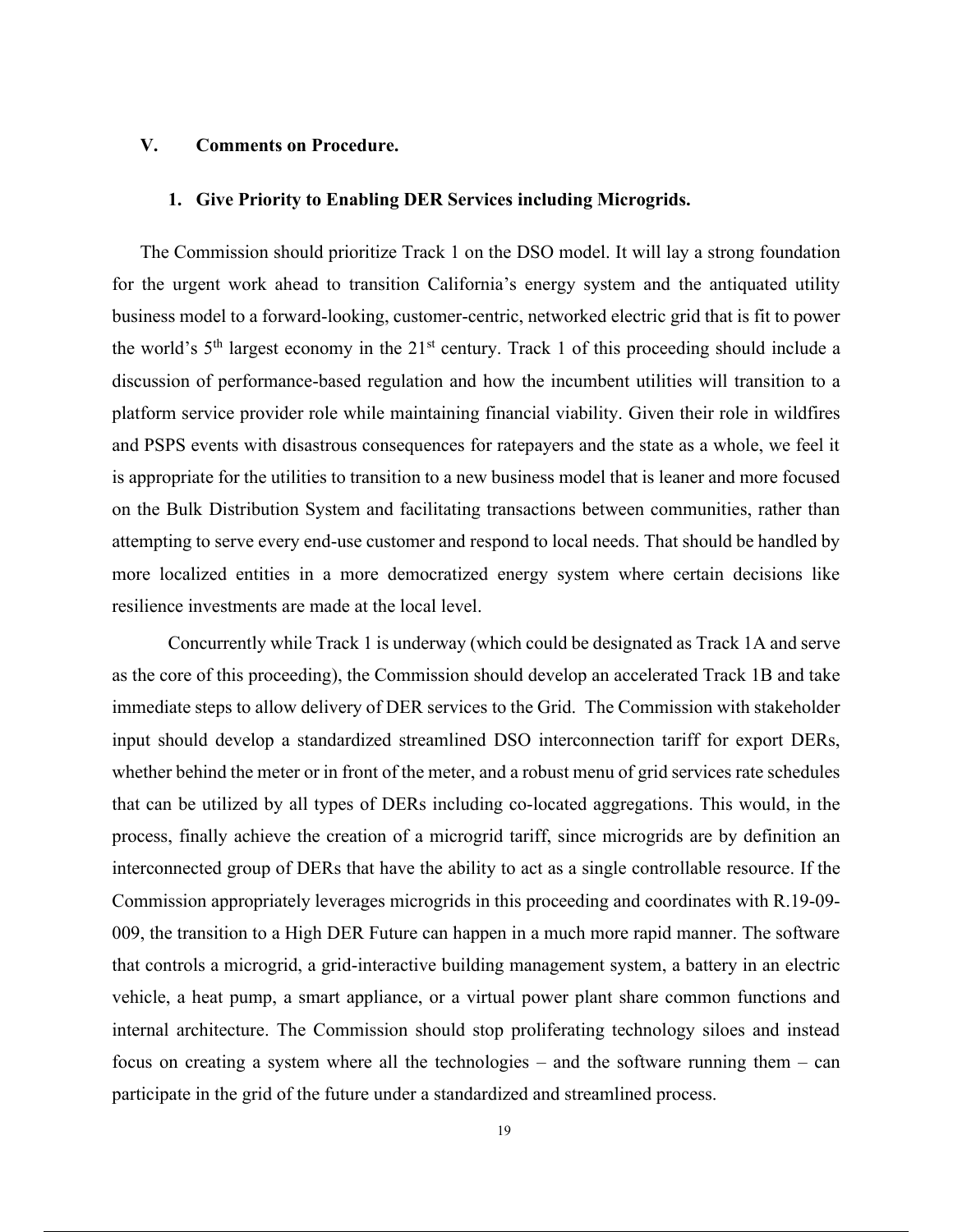The final scoping memo for this proceeding should include a dedicated track that creates a robust DER/microgrid tariff, in close coordination with the staff for R.19-09-009, with highly valued distribution grid services and a menu of grid services rate schedules. This will allow resilience to be *indirectly* monetized without "subsidies" but enable customers and communities to benefit from the resilience that is *inherent* in their DER investments. Compensation for services is *not* "cost-shifting" and in any event, that term needs to be retired because it preserves static 20<sup>th</sup> century thought processes and does not reflect the realities of a dynamic 21<sup>st</sup> century grid.

Considering the extensive work the Commission has completed to evaluate the value of diesel generation and resilience already in R.19-09-009 with the ADL Ventures Report finding that it costs ratepayers  $$182/kW-year + $0.30/kWh$  to run diesel<sup>25</sup>, and the Governor's recent proclamation on grid reliability calling for energy reduction payments of \$2.00/kWh in an emergency,  $26$  it is not a stretch to suggest the Commission could come up with an initial tariff and rate schedule within 6 months that includes those values to DERs and microgrids that provide grid services to the distribution system. SEIA has also completed extensive calculations on a locational DER tariff proposal in R.14-10-003 that could be incorporated into this effort.<sup>27</sup> The MRC is supportive of transportation electrification and optimized electric vehicle charging being considered as a specific item on the grid services "rates menu" or considered separately under Track 2. As V2G and V2X technologies become commercialized and mainstream, it may make sense to develop a track of this proceeding that specifically considers how microgrids can support optimized charging of vehicles and other mobile electric assets.

Within this proceeding, the Commission can and should also create a new tariff for community microgrids that permits community customers to benefit from investment in and management of DER included in the microgrid. The Commission can affirm, which coincides with the transportation electrification decision, that community microgrids are *not* public utilities and are not subject to the limitations of Electric Rule 18 on sale or resale to separate premises.<sup>28</sup> The

<sup>25</sup> ADL Ventures Alternatives to Diesel Report pg. 2

<sup>&</sup>lt;sup>26</sup> Governor Newsom Emergency Proclamation to Expedite Clean Energy Projects issued July 30, 2021; Section 3b. pg. 4

<sup>27</sup> R.14-10-003 Solar Energy Industries Association (SEIA) Locational Tariff Proposal, filed February 15, 2019; https://docs.cpuc.ca.gov/PublishedDocs/Efile/G000/M288/K330/288330395.PDF

<sup>&</sup>lt;sup>28</sup> See **Electric Rule 18** Section 6C and **Public Utilities Code 218** (b)(1)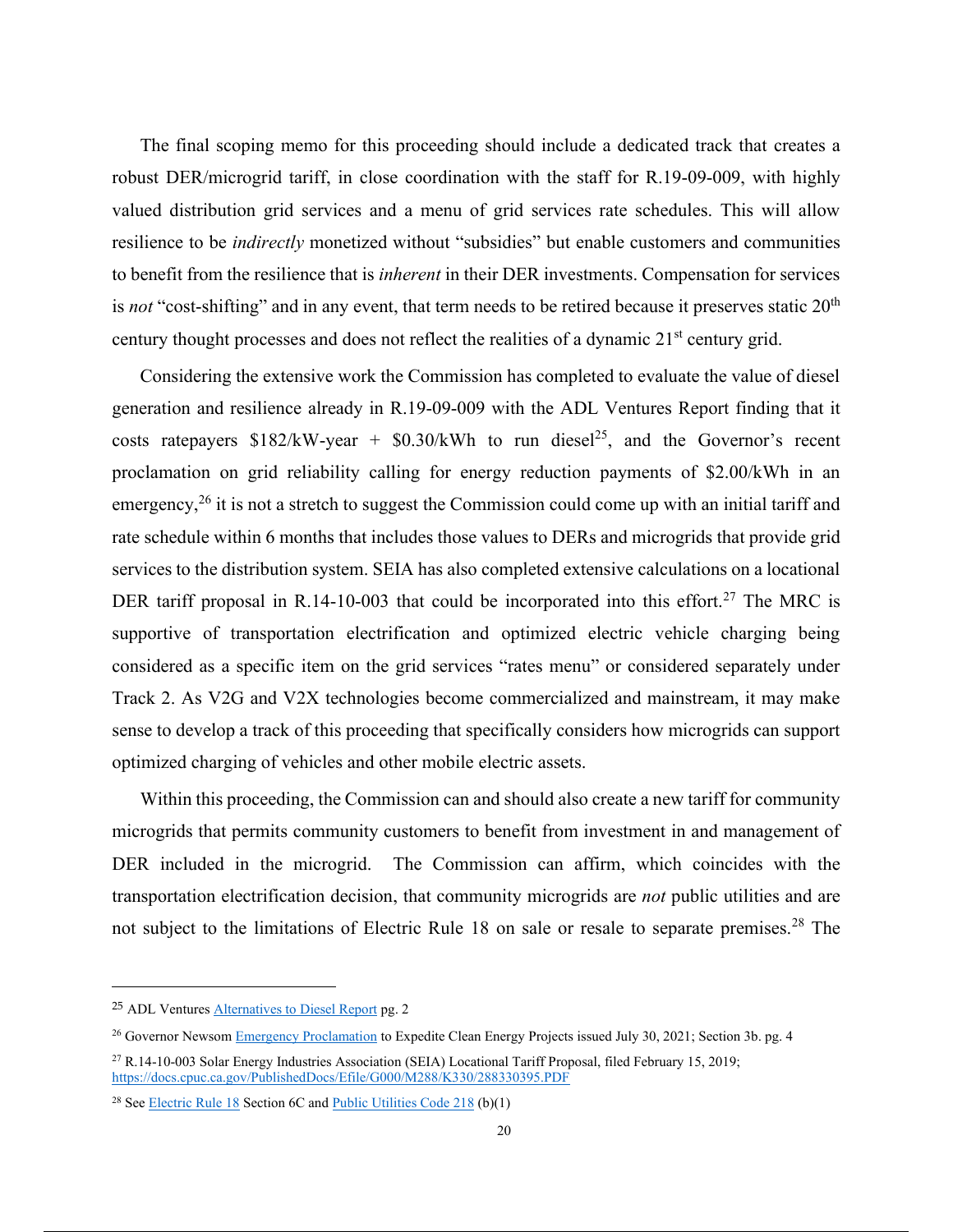Commission should ensure that community-level, customer-owned DER, including microgrids, have a place in our High DER future grid. This issue can be coordinated closely with R.19-09-009 but it should be explicitly included in scope of this rulemaking so that the Commission breaks down siloes between proceedings. This will allow the Commission to appropriately plan for a future where communities can easily build and operate community microgrids for their own benefit and that of the distribution grid. Many communities have voiced support for this concept, and this proceeding is the place for the Commission to create space for community microgrids in California's energy system.<sup>29</sup> As we enter a (hopefully temporary) period of lower grid reliability with the closing of OTC plants and Diablo Canyon, the Commission should create strong incentives for customers to *stay connected* to the macro-grid instead of defecting when resilience and reliability technology costs drop enough to become affordable to more Californians.

#### **2. Incorporate Industry Expertise.**

If the Commission desires to create a California-specific roadmap with actionable steps that can be taken in the incumbent utility transition to a DSO, the MRC would support a consultantled process that includes a deliverable report of recommendations. However, the MRC would like to see robust stakeholder involvement and input in the issues at hand. In particular, the Commission should get input from industry players that are already implementing the types of solutions called for in this proceeding in other states and RTOs. To that end, the MRC would suggest a call for stakeholder presentations and paper proposals *first*, permit the consultant scope of work to include a review and evaluation of all stakeholder proposals and technical presentations, and allow the consultant to incorporate them into the final report of recommendations. The MRC would also prefer that a new consultant be chosen in lieu of the Commission's "usual suspects" so that a more neutral, open-minded consultant may lead the process and hopefully better engage stakeholders throughout this endeavor.

#### VI. **Party Status**

 $29$  EcoBlock is a California Energy Commission grant awardee seeking to build a community microgrid under the own-use exemption under Public Utilities Code 218; See legal analysis: https://escholarship.org/uc/item/1s88n8c6